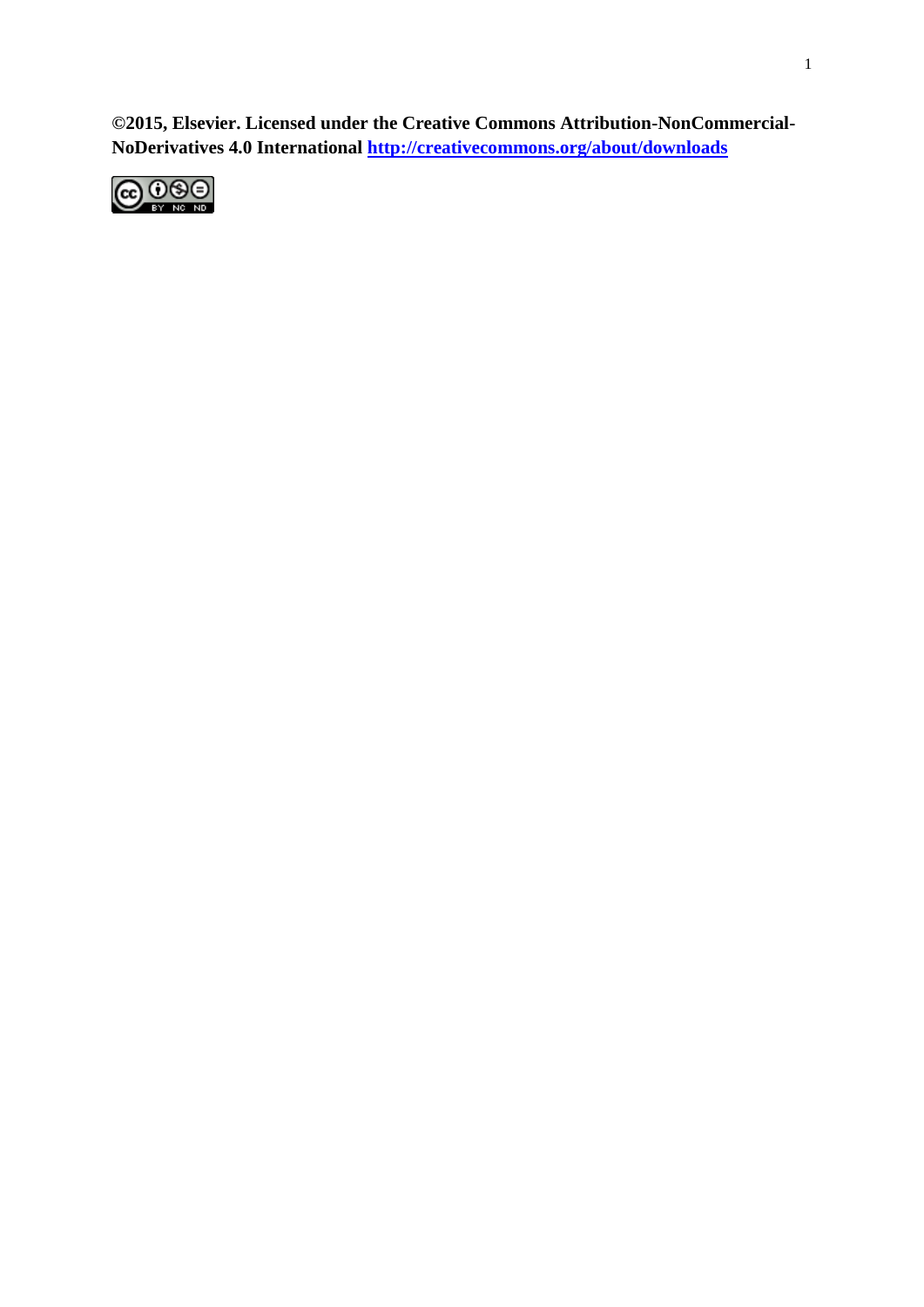#### **The DNA of Negotiations as a Set Theoretic Concept:**

## **A Theoretical and Empirical Analysis**

Ursula F. Ott<sup>a</sup>, Kingston University Peter Prowse<sup>b</sup>, Bradford University Ray Fells<sup>c</sup>, University of Western Australia Helen Rogers<sup>d</sup>, Nuremberg Institute of Technology, Germany

> Submission: June 2015 Revision: November 2015 Acceptance: November 2015

<sup>a</sup> Business School, Kingston Hill Campus, Kingston University, London KT2 7LB, UK, Email: [U.Ott@kingston.ac.uk](mailto:U.Ott@kingston.ac.uk)

<sup>b</sup> School of Management, Bradford University, Bradford BD94JL, UK, Email: [P.J.Prowse@bradford.ac.uk](mailto:P.J.Prowse@bradford.ac.uk)

<sup>c</sup>Business School, University of Western Australia, Perth, WA, Australia Email: [ray.fells@uwa.edu.au](mailto:ray.fells@uwa.edu.au)

<sup>d</sup> Business Faculty, Institute of Technology, Nuremberg, Germany, Email: [helen.rogers@](mailto:helen.rogers@th-nuernberg.de)th[nuernberg.](mailto:helen.rogers@th-nuernberg.de)de

The authors are grateful for comments by participants of fsQCA workshops and seminars and Marek Korczynski (University of Nottingham) on prior drafts of the article. Send correspondence to: Ursula F. Ott, Business School, Kingston Hill Campus, Kingston University, London KT2 7LB, UK, Email: [U.Ott@kingston.ac.uk.](mailto:U.Ott@kingston.ac.uk)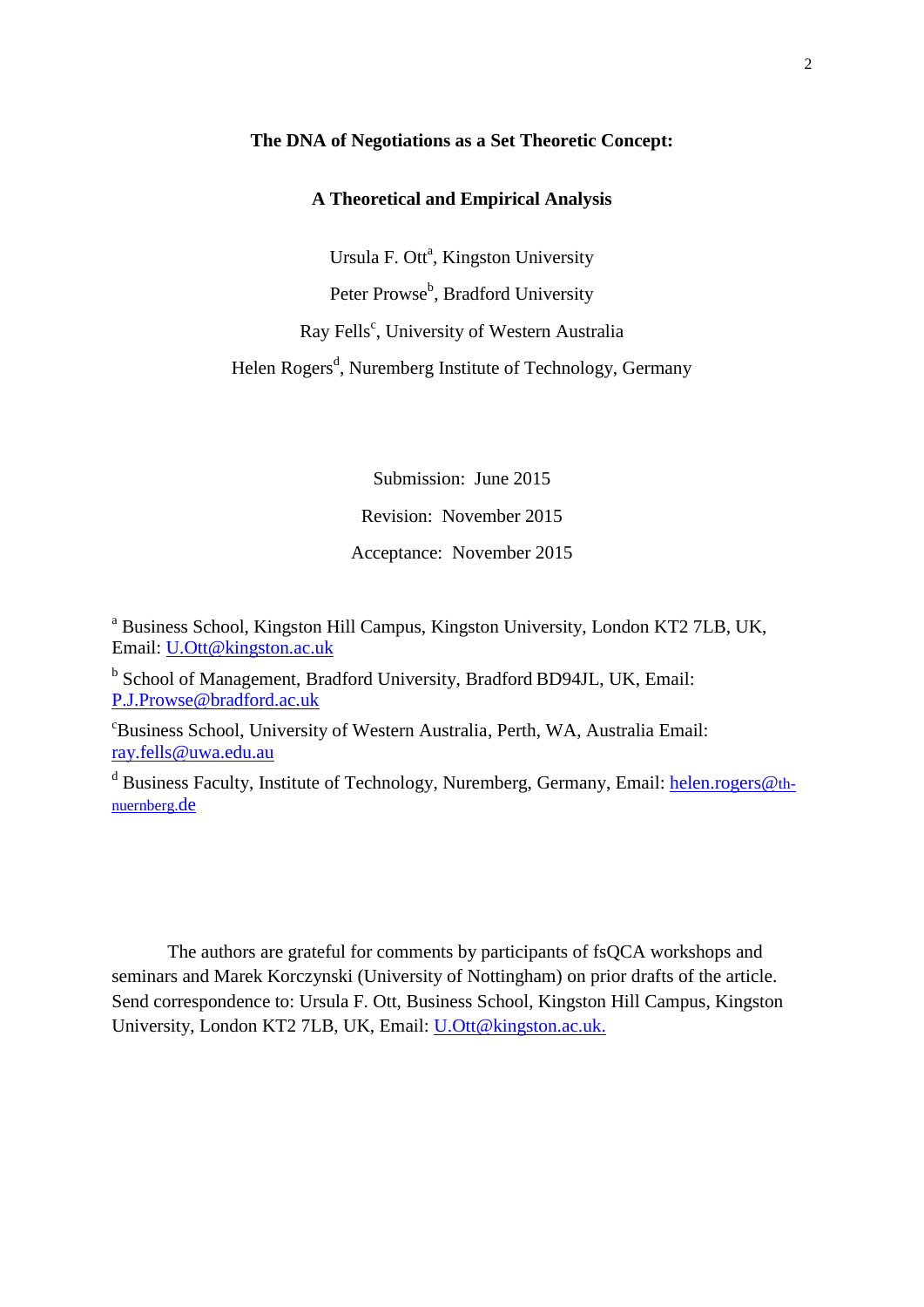#### **The DNA of Negotiations as a Set Theoretic Concept:**

## **A Theoretical and Empirical Analysis**

#### **Abstract**

This study examines the factors and the processes that contribute to a satisfying outcome for negotiations. Based on a set-theoretic framework, the authors investigated managers from various countries in terms of their approach to negotiation. The fuzzy set Qualitative Comparative Analysis (fsQCA) uses detailed data on preparation, information exchange, persuasion, creativity in problem solving and overcoming deadlocks, break-up behavior, as well as how to achieve a satisfying outcome, to test the joint sets of successful outcomes. The implications of these results are relevant for practitioners and future research and highlight necessary and sufficient conditions for a successful negotiation outcome.

Keywords: Business Negotiations, fuzzy set QCA, DNA structure, Cooperation, Conflict Resolution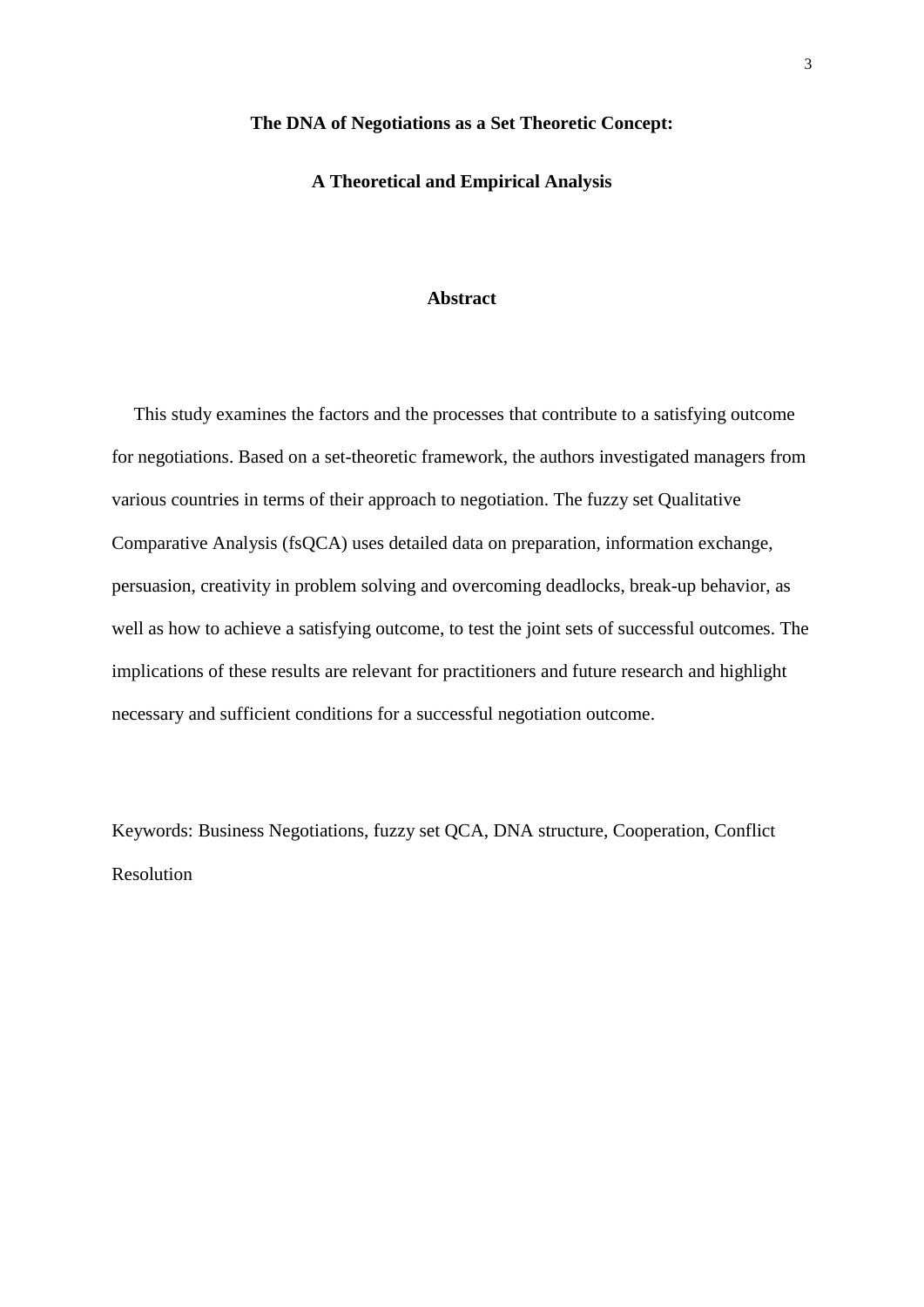#### **1. Introduction**

Negotiations belong to the basic social interaction processes and they have formed a cognitive scheme and differ between people and cultures. The research into negotiation is vast and derives from psychology, decision analysis to game theory, thus considering human behavior, group behavior and rational behavior. In this research on negotiation we distinguish between different models of analysis as well as different ways of conceptualizing negotiation and its outcome. Basically, most frameworks deal with factors and elements which influence the negotiators and then strategies and behavior which lead to the outcome and satisfaction between the parties. This study examines the various paths to a satisfying process and outcome of a negotiation. An international dataset with global respondents distinguishes between those of domestic negotiations and international negotiations. Theoretically, cases derived from the responses distinguish the antecedent conditions of the negotiations that influence the outcome condition which are in this case satisfied outcome and satisfied process.

The main contributions of this article lie in the set theoretic approach providing causal relationships and paths to an outcome, as well as in the use of a dataset which was translated into conditions of a set-theoretic treatment linking negotiation process and outcomes. The aim is to test if a consistent theoretical and empirical analysis has predictive power and will help to identify how best to negotiate in both domestic and international settings. The study contributes to the negotiation literature by providing a clear analysis of the routes which involve antecedents, concurrent and consequential constructs for a co-operative and a conflict resolution in negotiation. The research investigates if these pathways are connected to the DNA of negotiations (Fells, 2012) and combine together with the basic components of a negotiation process to provide routes of co-operation (preparation, information exchange, creative solutions) and conflict resolution mechanisms for the routes that are in conflict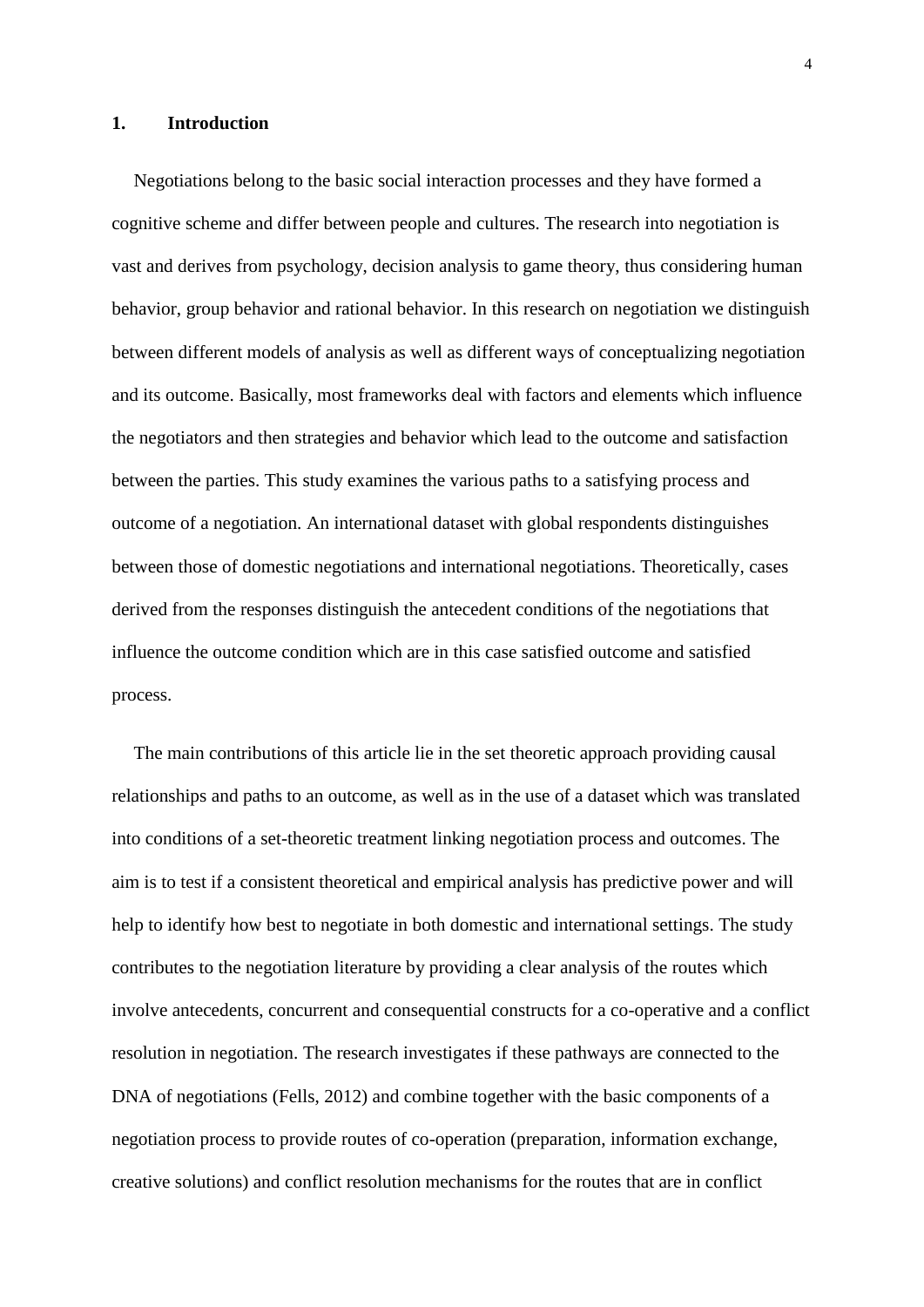(preparation, power, persuasion, deadlock). The findings show how negotiators perceive the elements of a negotiation leading to a successful process, but more importantly a successful outcome.

## **2. Negotiation Literature**

#### 2.1. The Negotiation Process

The process of negotiation as a communication tool between different hierarchical levels within families, workplaces, political parties, trade unions and firms, as well as between countries has been studied for a very long time from different academic perspectives. The pillars of negotiation research draw knowledge from psychology (Gelfand and Brett, 2004), decision analysis (Raiffa, 1982) and game theory (Schelling, 1960) to investigate in either a symmetric descriptive, symmetric prescriptive or asymmetric descriptive/prescriptive approach to negotiation. The negotiation situation can be analyzed from an individual's behavioral perspective, a decision-analytic, and a rational game theoretical and also from a negotiation analytical approach which considers the negotiation process as a combination of both elements (Raiffa, 1982; Raiffa et al. 2002).

Raiffa (1982) and Raiffa et al (2002) investigate negotiations and offer set template solutions for successful negotiations. Raiffa et al (2002) analyze single party issues, single party multiple issues and multi-party negotiations to identify what makes a negotiation successful. General questions of how people make decisions with each other and how they understand the other negotiator's position can lead to better outcomes. By developing the notion of negotiation as DNA, this article would move away from these template solutions; it considers each negotiation as unique, which would fit the 'DNA' structure. An abstract view of a negotiation is necessary to understand the components, but then like in a human genome the negotiation unfolds in an individual manner. This is a novel contribution to negotiation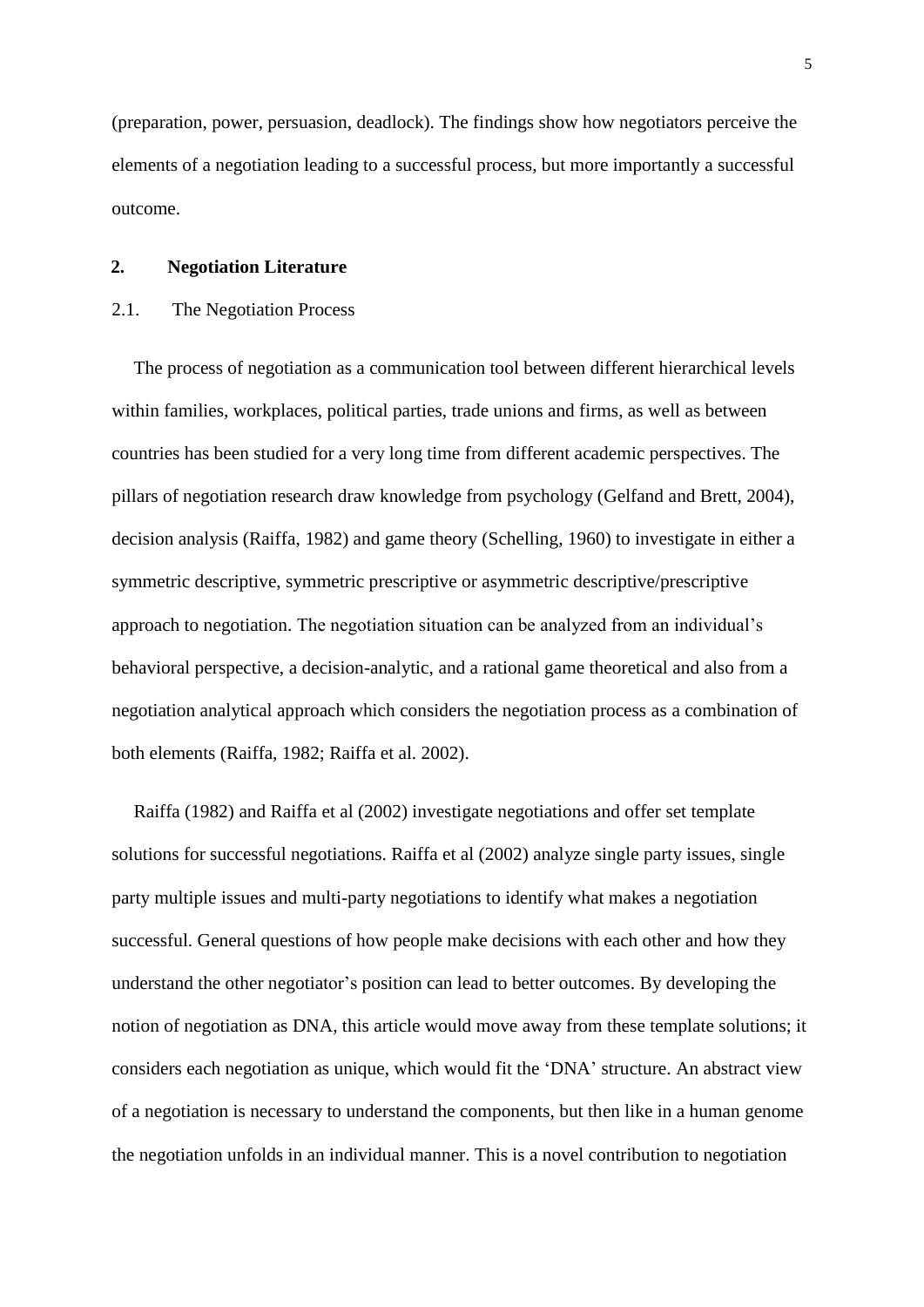theory and adjusts to the needs of practitioners. It is therefore necessary to combine the abstraction of the negotiation, but also the practical approach of the negotiation as process.

Besides the behavioral contingencies of the negotiators, the earliest theoretical work of negotiation dealt with structuring the process (Sawyer and Guetzkow, 1965). The study uses the negotiation process to understand and explain the logic for success (Sawyer and Guetzkow, 1965; Moran and Stripp, 1991; Weiss, 1993; Salacuse, 1999; Ghauri and Usunier, 2003; Manrai and Manrai, 2010; Fells, 2012). The main components of a negotiation framework are the antecedent, concurrent and consequential conditions. These conditions align with the 'DNA' of negotiation and reflect independent and dependent variables of the negotiation process.

**Antecedents.** Every negotiation framework starts with the antecedents. They comprise of preparation, atmosphere, and background of the negotiator as relevant elements of the first stage of the negotiation process. Considering the negotiation process as a sequence of offers and counter-offers, the framework enables to specify the constructs for the analysis. To position preparation, preferences and negotiator background as construct, the analysis of the process is dependent on the initial antecedent conditions (Sawyer and Guetzkow, 1965).

**Power.** The assessment of power plays a crucial role to determine the outcome in an indirect and sometimes even direct way. Greenhalgh et al (1985) identify the role of perceived situational power and antecedent objective power as an important part of their preference/power/personality model. Their findings suggest that negotiator preferences are determining outcomes, but personality and power are mediated by the negotiators preferences. Kim et al (2005) define distinguished and conceptualized power in negotiations. They provide a comprehensive approach to analyzing power and focus on an episodic form of power that rises and falls into the category of influence in negotiations. These authors also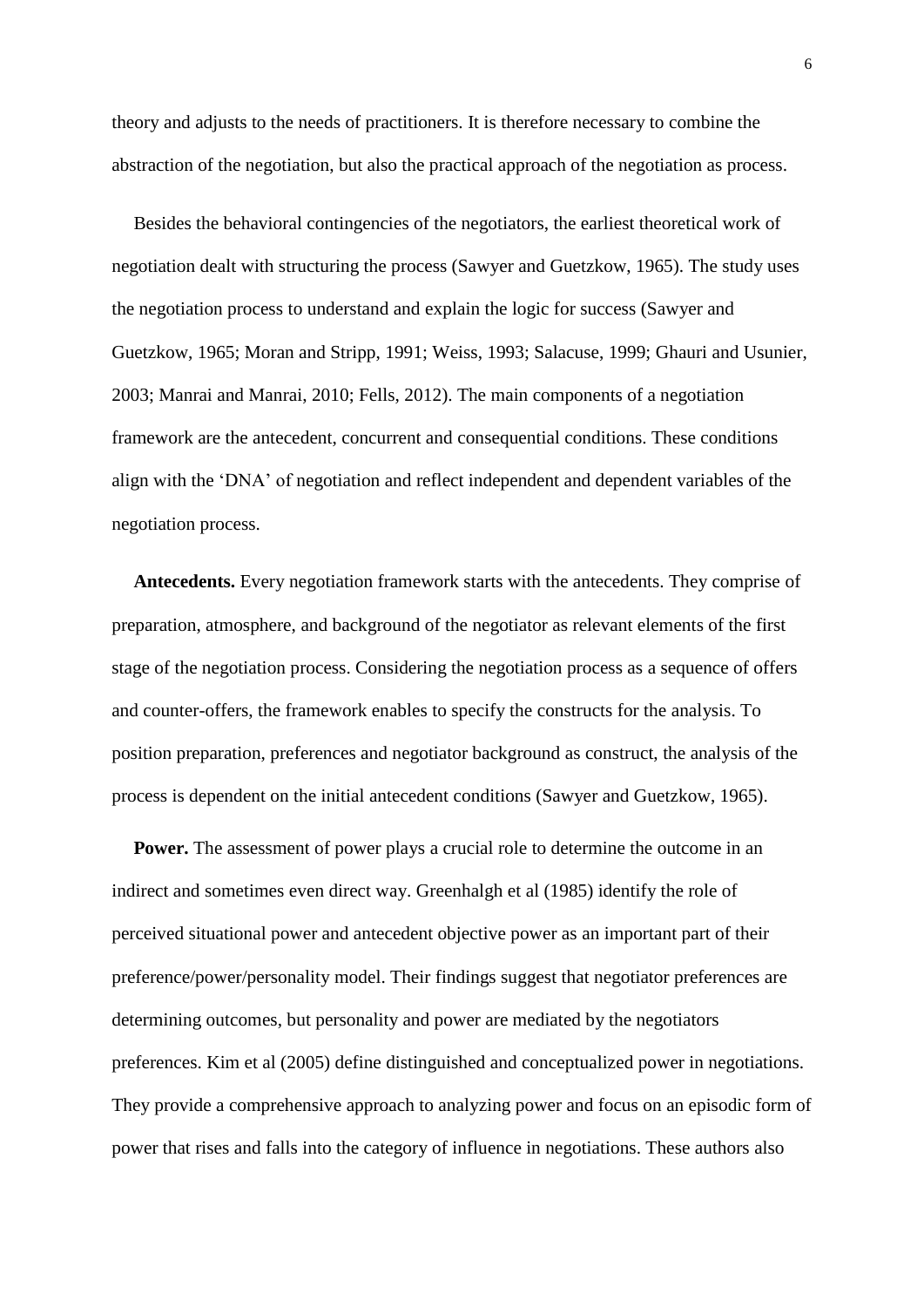consider power as a force (when it is episodic and targets are seen as objects), discipline (when power is systemic and targets are treated as subjects) or domination (when power is systemic and targets are treated as objects). This perspective of power can be beneficial for negotiation research and applications. Gelfand et al (2006) investigate the dynamics of power and suggest high levels of power as linked with self-interested behavior and judgmental inaccuracy in conflict. They suggest that power in negotiation is likely to be used in a more socially responsive way and dependent on the presence of relational self-construals (RSC) as psychological negotiation constructs (Gelfand et al, 2006). The issue of power is especially important when considering that a negotiator contributes to a coalition, which can change the power constellation and the value claims (Polzer et al. 1998).

**Information Exchange.** Researchers in international negotiations (Brett and Okumuru, 1998; Adair and Brett, 2004, 2005; Adair, et al, 2007) consider the information exchange between the parties as an important factor influencing the negotiation process. Studies in international negotiation highlight that different cultures have different solutions for providing, exchanging and gaining information. Adair et al (2007) examine how different cultures exchange information during the negotiation process. They find US negotiators will be earlier in providing information and Japanese negotiators will need more time to exchange information. Crott et al (1980) conclude with experimental evidence that if negotiators are allowed to exchange information truthfully, their results will be better and the payoff differences will be smaller. Thompson (1991) investigate the effects of mutual and asymmetric information exchange and stress that it is not necessary that both negotiators provide and seek information, but joint outcomes improve significantly even when only one negotiator provides or seeks information. Negotiators who provide information for the other party are not at a disadvantage for doing so (Fells, 2012). Updating the information gained in the negotiation process is an important approach towards culturally intelligent negotiation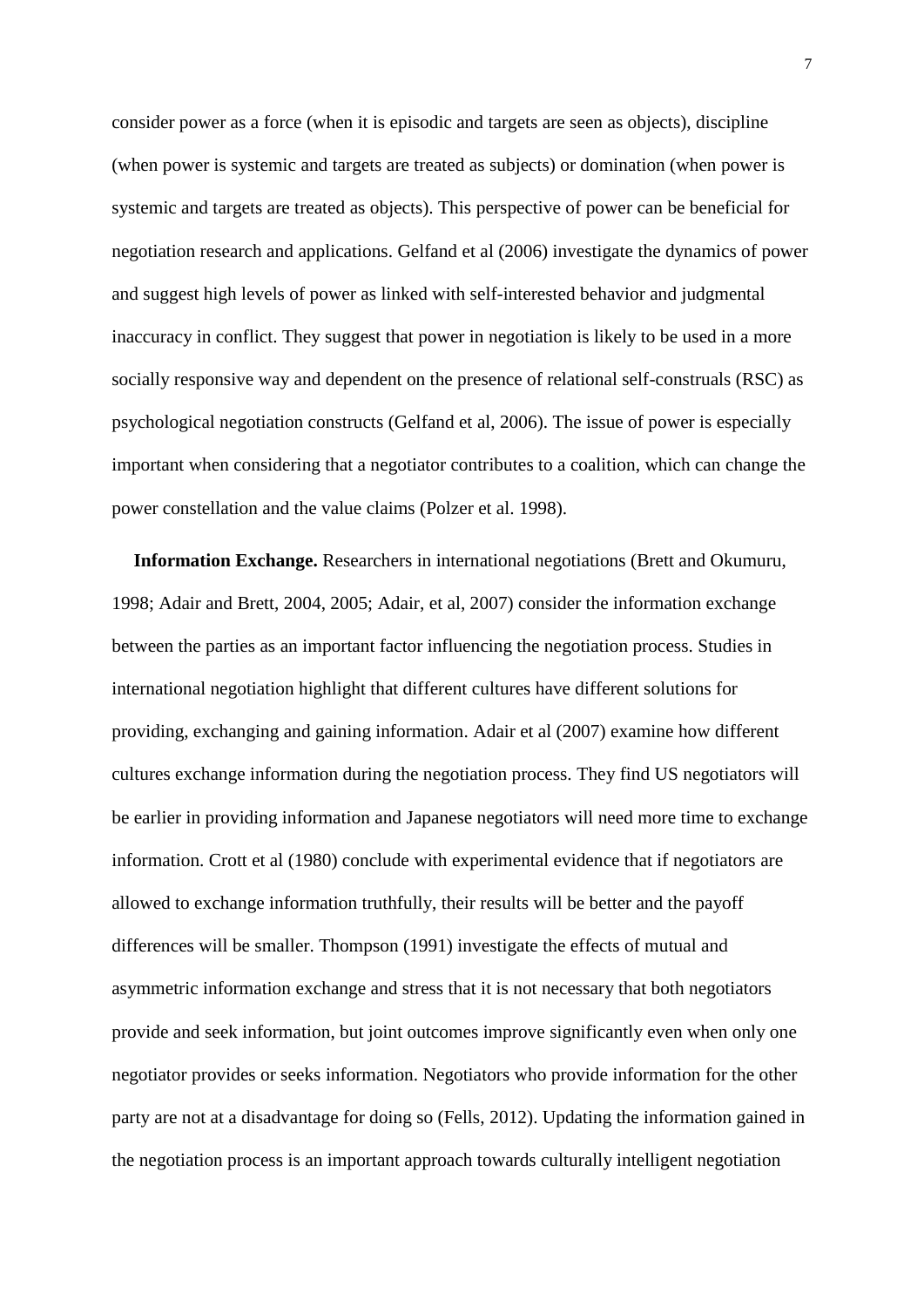processes in cross-cultural negotiation research (Imai and Gelfand, 2010). The culturally intelligent negotiator adapts - cognitively and epistemologically - to the negotiation process. This article benefits from the adaptation process in negotiations and the empirical investigation of managers with international experience.

**Negotiation Process.** Brett et al (1989) emphasize the difficulty for negotiation researchers to develop an approach that integrates the cognitive, motivational and socialinteractive components of the negotiation process. Researchers find it is not only necessary to achieve what the other side offers, but also to want to accept what the other side offers. This implies that the parties understand and judge their own hierarchy of standards, their joint conflict resolution mechanisms, and the focus of the negotiation. The understanding of the goals will then have an influence on the outcome of the negotiations. Brett et al (1989) make a clear statement that decision-making focused models divert attention from interactions between parties and goal discovery as an important part of the negotiation process. A further important development of negotiation research is the findings of Greenhalgh et al. (1985) who highlight the effect of personality, power and preferences on the bargaining outcome. The authors investigate a personality/power/preference model and found negotiators preferences are direct determinants of the process and outcome.

**Negotiation outcome.** All frameworks emphasize that the outcome for negotiation should be an agreement (contract or a relationship) as a consequential construct in a model. The theoretical concept investigates the factors and constructs that influence outcomes. The approaches vary and the results suggest many possibilities from negotiator preferences, personality and power (Greenhalgh et al., 1985), framing and negotiator overconfidence (Neale and Bazerman, 1985) to control beliefs and intergroup interactions (Ford, 1983). Brett and Okumuru (1998) investigate the relationship between frequencies of reciprocated contentious communication strategy to the outcome of a negotiation. Their prescriptive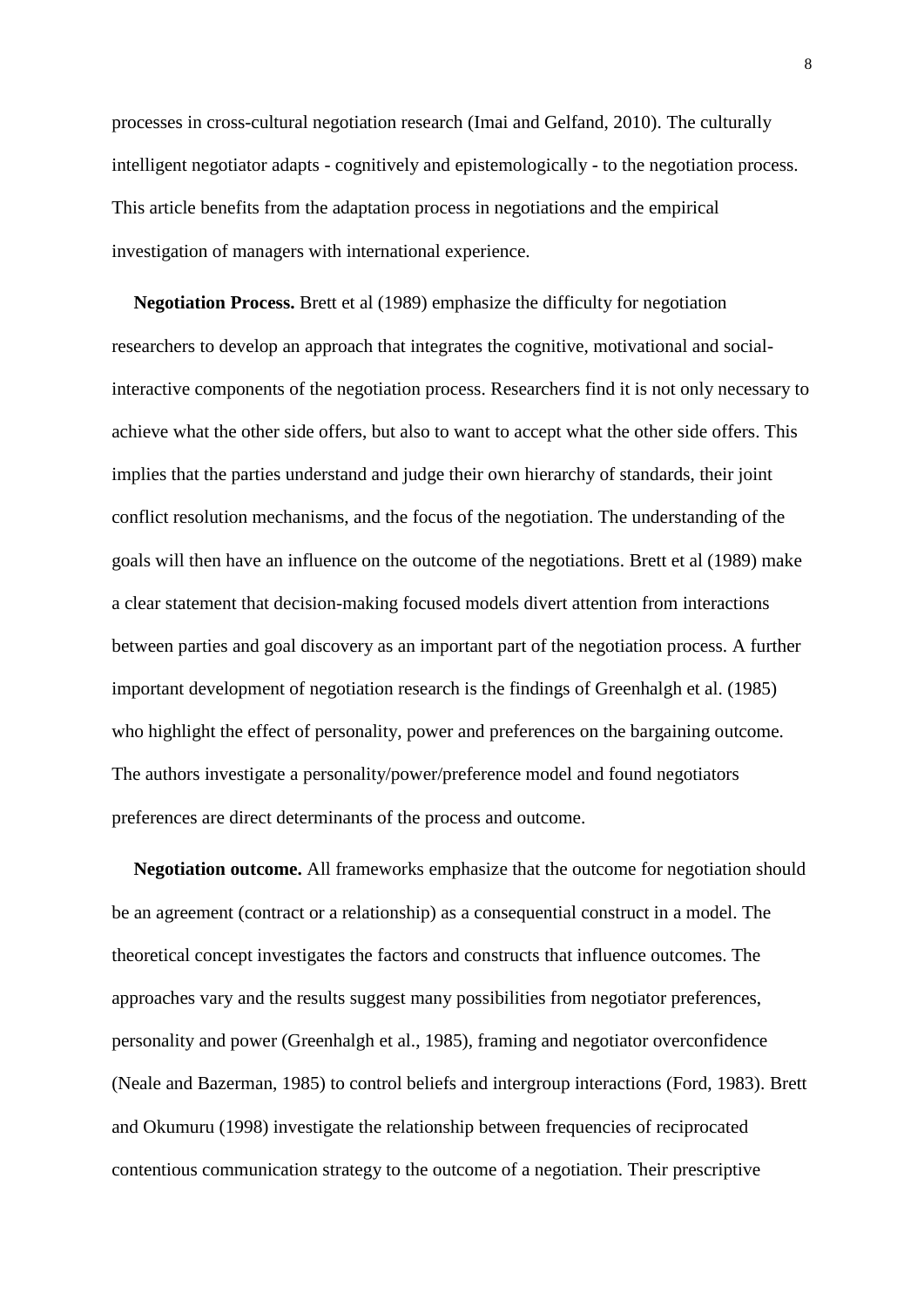approach finds that breaking the bond of reciprocity categorizes the process as counterproductive and this can be resolved by combining reciprocation with a non-contentious communication (Brett et al. 1998). These strategies are techniques for avoiding the increasing levels of conflict and for emphasizing integrative negotiation solutions such as cooperative strategies. Neale and Bazerman (1985) consider loss and gain-focused approaches. They suggest that negotiators choose certain outcomes when evaluating the prospect of perceived gain and losses. The behavior of managers is more risk-seeking when there is the potential of loss, whereas they become risk-averse when there is the potential of gain (Kahneman and Tversky, 1979). Patton and Balakrishnan (2010) investigate expectations about future negotiation interaction and their impact on the negotiation process and outcome. These implications of expectations, behavior, and the complexities of strategies affecting the outcome are taken into account in the dynamic framework appear n in Figure 1.

#### Insert Figure 1 here.

Fells (2012) proposes a framework in which the conditions of a negotiation process can be compared to the DNA structure. He develops the connection between the dimensions (issue, action, process) and the satisfying outcome of a negotiation. In line with previous frameworks (Moran and Stripp, 1992; Weiss, 1993; Salacuse, 1999; Ghauri and Usunier, 2003; Manrai and Manrai, 2010), the basic structure of a negotiation is a logical process and can be transferred into a framework.

#### 2.2. Negotiation and DNA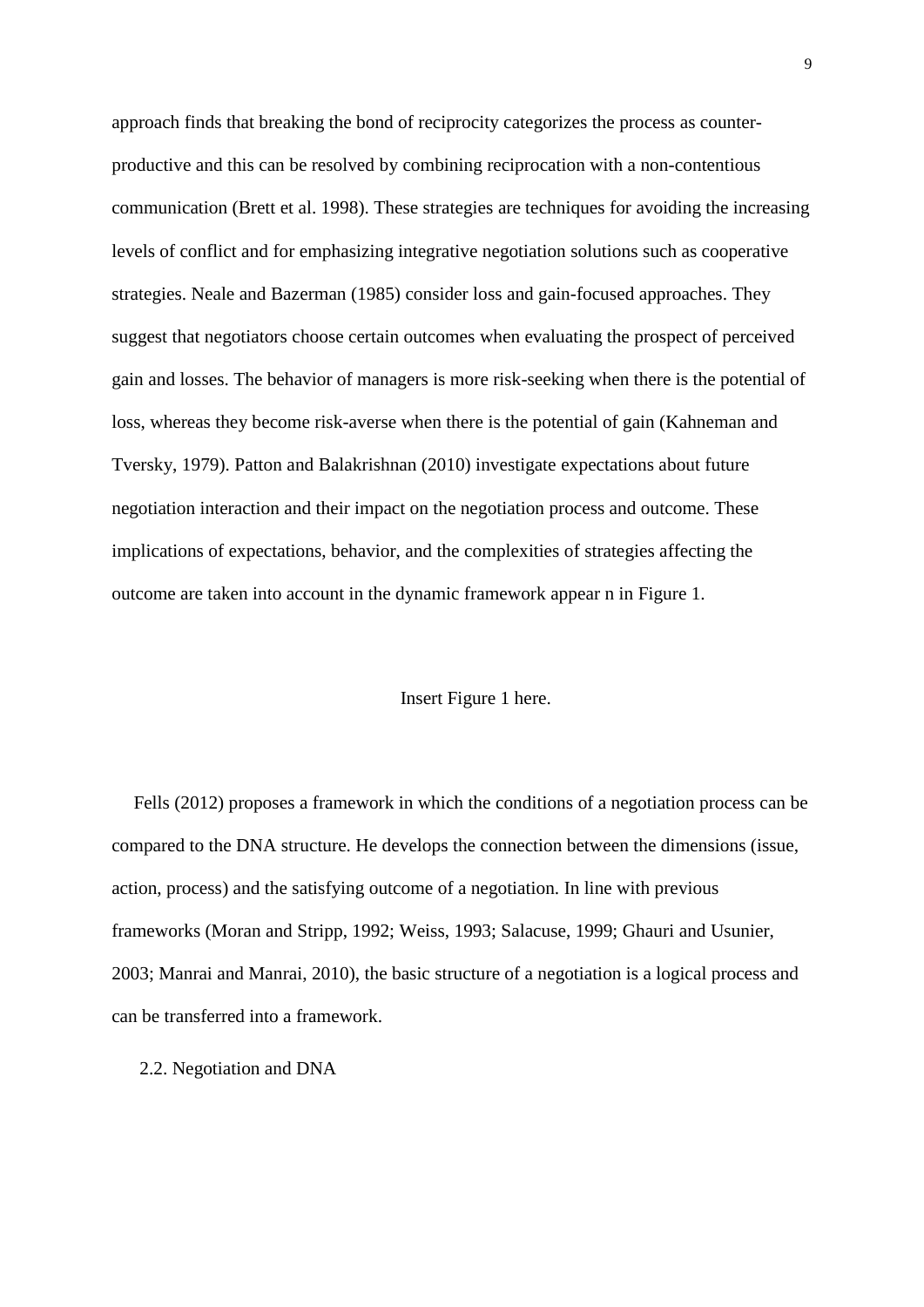The comparison between a negotiation process and DNA is a recent concept and for this study a phenomenon of interest. The study highlights that testing a new framework should lead to new insights and robustness. Fells (2012) stresses that issue, action, process dimensions are connected in a pragmatic manner to lead to satisfied outcomes for both parties. This epistemological approach has its roots in empiricism. The observations of negotiation processes help to abstract the conditions. The idea to use the DNA structure as a metaphor for negotiations derives from the idea that each negotiation has a special unique structure and can be seen as an imprint of the negotiation process. The two strands of the negotiation DNA helix represent the two parties; the twist in the helix represents the parties competing, yet they are linked and so have to cooperate. In management this analogy occurs in the context of organizations which includes staff, structure, systems and culture (Govindarajan and Trimble, 2005). The relationship between organisms and organizations is a metaphor for negotiations which has many types of components involved and constructed to an outcome. The application in the organizational DNA by these authors is limited and does not relate carefully to the structure of DNA. In this respect the DNA explanation is the starting point, and the DNA definition relates to negotiations and is useful for the purpose of testing a structure of DNA in the negotiation process.

The link between the information stored in DNA and the information of a negotiation process (US Library of Medicine, 2013, p. 10) follows from the definition below (see Figure 2):

"The information in DNA is stored as a code made up of four chemical bases: adenine (A), guanine (G), cytosine (C), and thymine (T). Human DNA consists of about 3 billion bases, and more than 99 percent of those bases are the same in all people. The order, or sequence, of these bases determines the information available for building and maintaining an organism, similar to the way in which letters of the alphabet appear in a certain order to form words and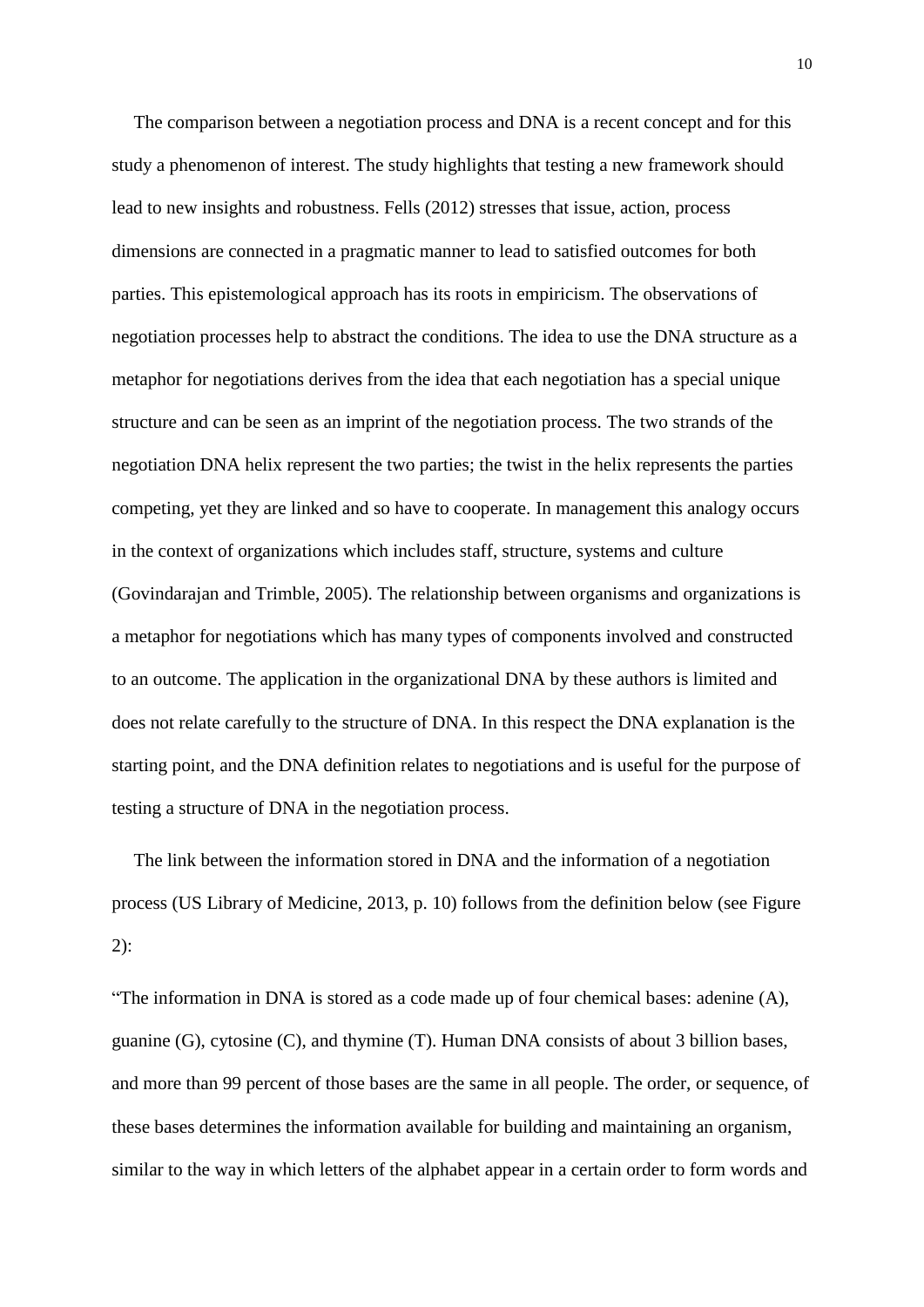sentences. DNA bases pair up with each other, A with T and C with G, to form units called base pairs. Each base is also attached to a sugar molecule and a phosphate molecule. Together, a base, sugar, and phosphate are called a nucleotide. Nucleotides are arranged in two long strands that form a spiral called a double helix. The structure of the double helix is somewhat like a ladder, with the base pairs forming the ladder's rungs and the sugar and phosphate molecules forming the vertical sidepieces of the ladder. An important property of DNA is that it can replicate, or make copies of itself. Each strand of DNA in the double helix can serve as a pattern for duplicating the sequence of bases. This is critical when cells divide because each new cell needs to have an exact copy of the DNA present in the old cell."

This information is relevant in the same way as the genetic code known as ACGT (GenEd, 2013, p.19): "Genetic Code ACGT is an acronym for the four types of bases found in a DNA molecule: adenine (A), cytosine (C), guanine (G), and thymine (T). A DNA molecule consists of two strands wound around each other, with each strand held together by bonds between the bases. Adenine pairs with thymine, and cytosine pairs with guanine. The sequence of bases in a portion of a DNA molecule, called a gene, carries the instructions needed to assemble a protein.".

#### Insert Figure 2 here.

The design of DNA applies to the design of the success in a negotiation process. The next section will discuss theoretical approaches to the application of this idea to negotiation outcomes.

2.3.Negotiation and Set Theory

A set theoretic approach is ideal for analyzing the various paths to a satisfying negotiation outcome. The research questions and hypotheses build upon preparation,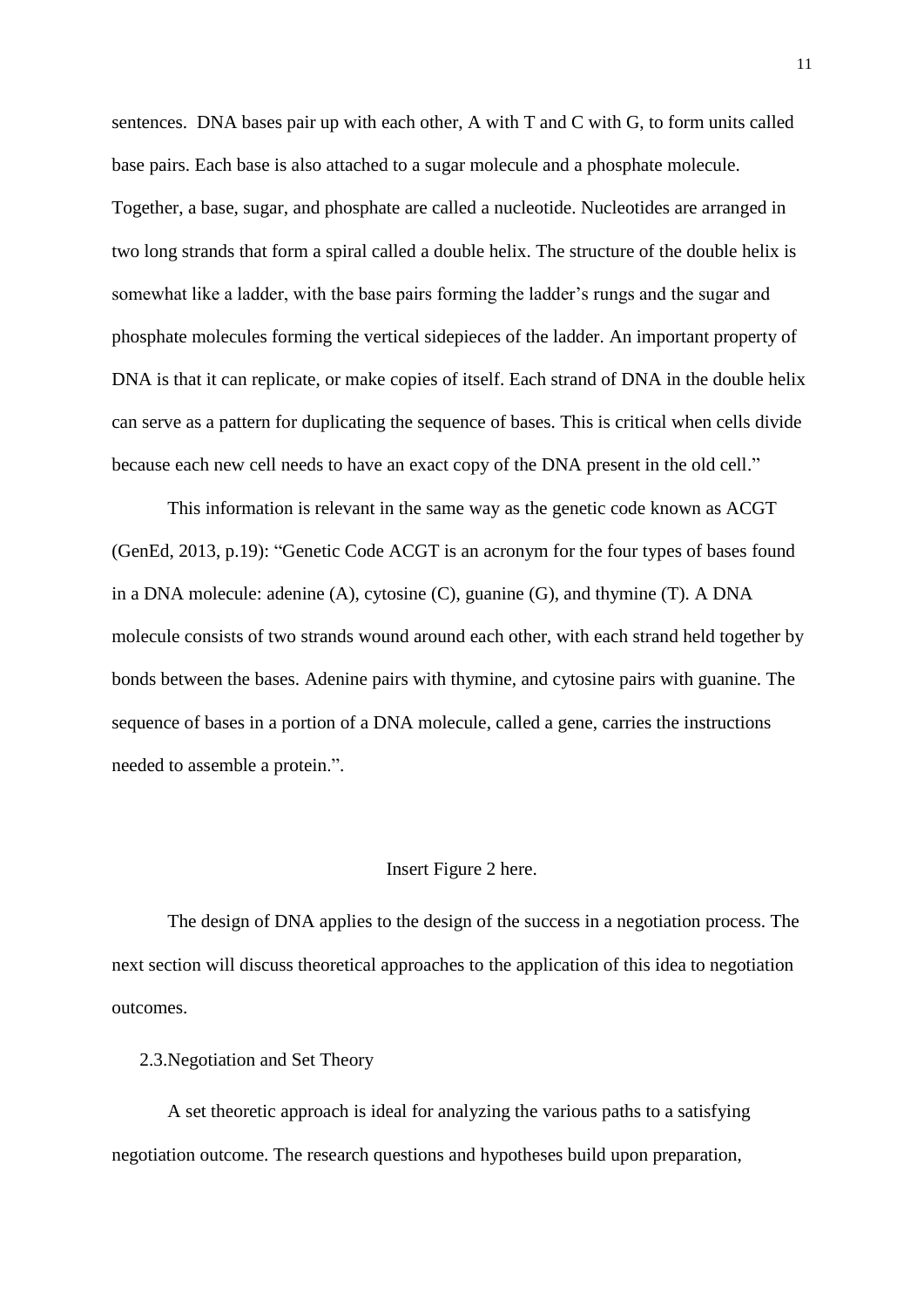information exchange, solution creativity, overcoming deadlocks (which can all be seen as collaborative), and persuasion, (including concessions, splitting the difference and making threats), which are reflective of a more integrative negotiation. The negotiators at some point may assess their power position (particularly if they then feel they are in a strong position) and how this might impact upon their subsequent strategy. The parties may encounter a deadlock, rather than the negotiations ending unsuccessfully, they would consciously take action to overcome and resolve the deadlock. This situation may require the parties or a single party to move away from previously distributive approaches to more conciliatory ones.

The relevance of the conditions of set theoretic relationships is clear when considering the different convergent and divergent paths towards a satisfying outcome. The transfer of the constructs of this framework (shown in Figure 1) into conditions of the negotiation process combines into joint sets of negotiation outcome or process, respectively. This study tests the framework using a set theoretic approach of fuzzy set Qualitative Comparative Analysis (fsQCA) to confirm the analogy of the DNA structure of negotiations. The existence and the size of joint sets indicate the successful paths towards a satisfying outcome (Rihoux and Ragin, 2009).

This basic concept of a set-theoretic relationship influences the outcome of a negotiation and applies to the components as identified in Figure 3. The outcome condition is a function of antecedent, power/information and concurrent conditions.

#### Insert Figure 3 here

#### **3. Hypotheses**

This section presents the hypotheses derived from the theoretical underpinnings explained in the previous section. The components of a negotiation process are critical in the negotiation literature. It is essential to test which paths of conditions will lead to a positive outcome. Categorizing a successful sequence of conditions in the negotiation, the researchers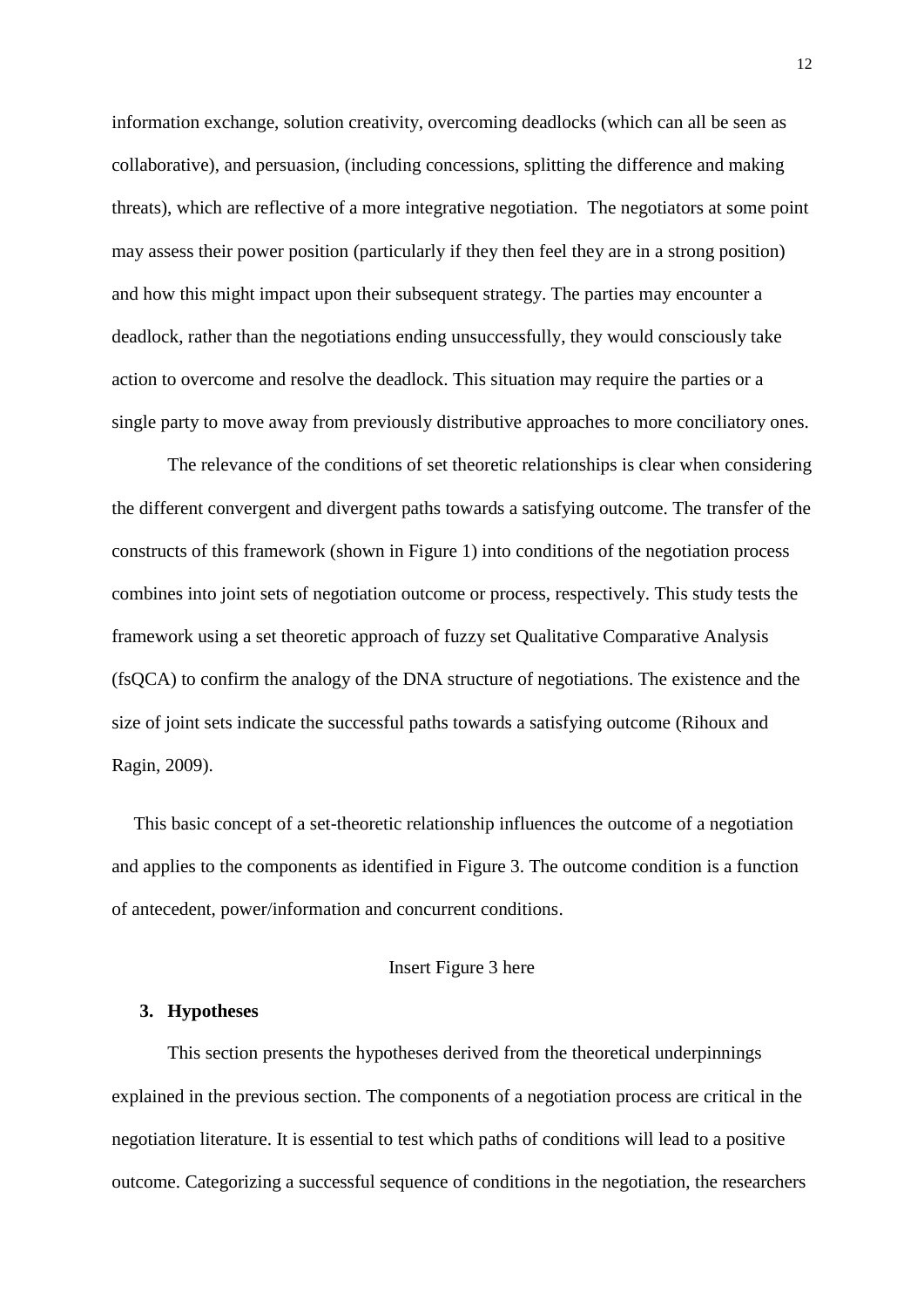test whether effective preparation and information exchange combined with using creativity to find a solution should lead to a satisfying negotiation outcome. Using this sequence and combination of conditions as a basic formula for a satisfying process and outcome, this approach leads to the following hypotheses. H1: The joint sets of good preparation and information exchange relate positively to creativity and satisfaction with outcome.

Good preparation (in terms of thinking about the other party's negotiation objectives) should lead to more open information exchange, for example through full explanations and through receiving clear answers. These two together should lead to creativity in searching for solutions by using the more open processes such as brainstorming and spontaneity, and to a lesser extent through discussion of priorities and differences. There will be no deadlocks and little or no persuasion (perhaps just some final trading off or splitting the difference) which should result in higher satisfaction with outcome and with process. Taking these basic considerations into account, the next step is testing the set theoretic relationships. The relevant conditions are then preparation, information exchange, creative solutions, and interchangeably overcoming deadlocks and persuasion. The outcome conditions are satisfied negotiation outcome and satisfied processes.

Two alternative hypotheses reflect a somewhat more competitive path to a good result. The first path is that deadlocks are part of the progress towards a satisfying outcome; the second is that persuasion is necessary to achieve this result. These steps may seem counter intuitive but the reality of facing a deadlock may provoke a creativity that was not necessary in an uncontentious negotiation; being confronted by a persuasive argument may have the same creativity-inducing effect.

H2a: The joint set of good preparation, information exchange, creative solutions and overcoming deadlocks is necessary to lead to a satisfying outcome. H2b: The joint set of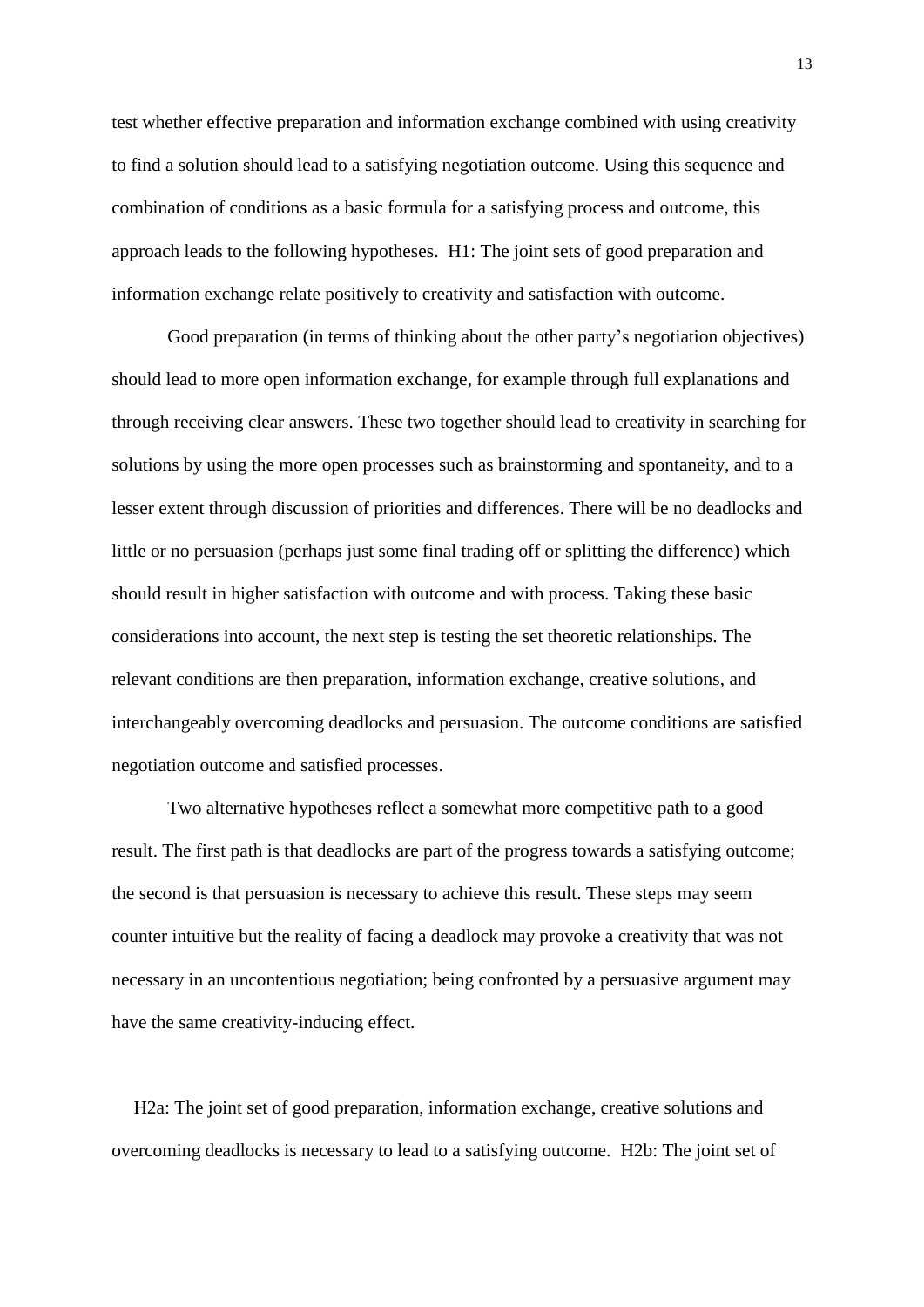good preparation, information exchange, creative solutions and persuasion is necessary to lead to a satisfying outcome.

A more explicit competitive path to an outcome involves notions of power and rather than solution creativity, the use of splitting the difference (concession making) to achieve a final outcome. This path would need to consider how the conditions 'preparation', 'assessment of power', 'persuasion' and 'split the difference' will impact the outcome. Deadlocks may occur and need to be overcome, which gives rise to another path that might lead to a satisfactory outcome.

H3: The joint set of good preparation, assessment of power, persuasion and split the difference is necessary to lead to a satisfying outcome. H4: The joint set of good preparation, power, persuasion and overcoming deadlocks is necessary to lead to a satisfying outcome.

However competitive negotiations can become even more conflictual and involve the use of threats and so two further hypotheses are worth considering. H5: The joint set of good preparation, power, persuasion and threats are necessary to lead to a satisfying outcome. H6: The joint set of good preparation, power, threats and overcoming deadlocks are necessary to lead to a satisfying outcome.

#### Insert Table 1 here.

These propositions and hypotheses are guiding our thinking towards testing the right paths for satisfying processes and outcome in negotiations.

**4. Method**

4.1. Participants and Questionnaire

**Participants.** Similar to previous researchers (Adler et al. 1987; Volkema, 1999, 2004), our participants are from graduate management programs and alumni lists from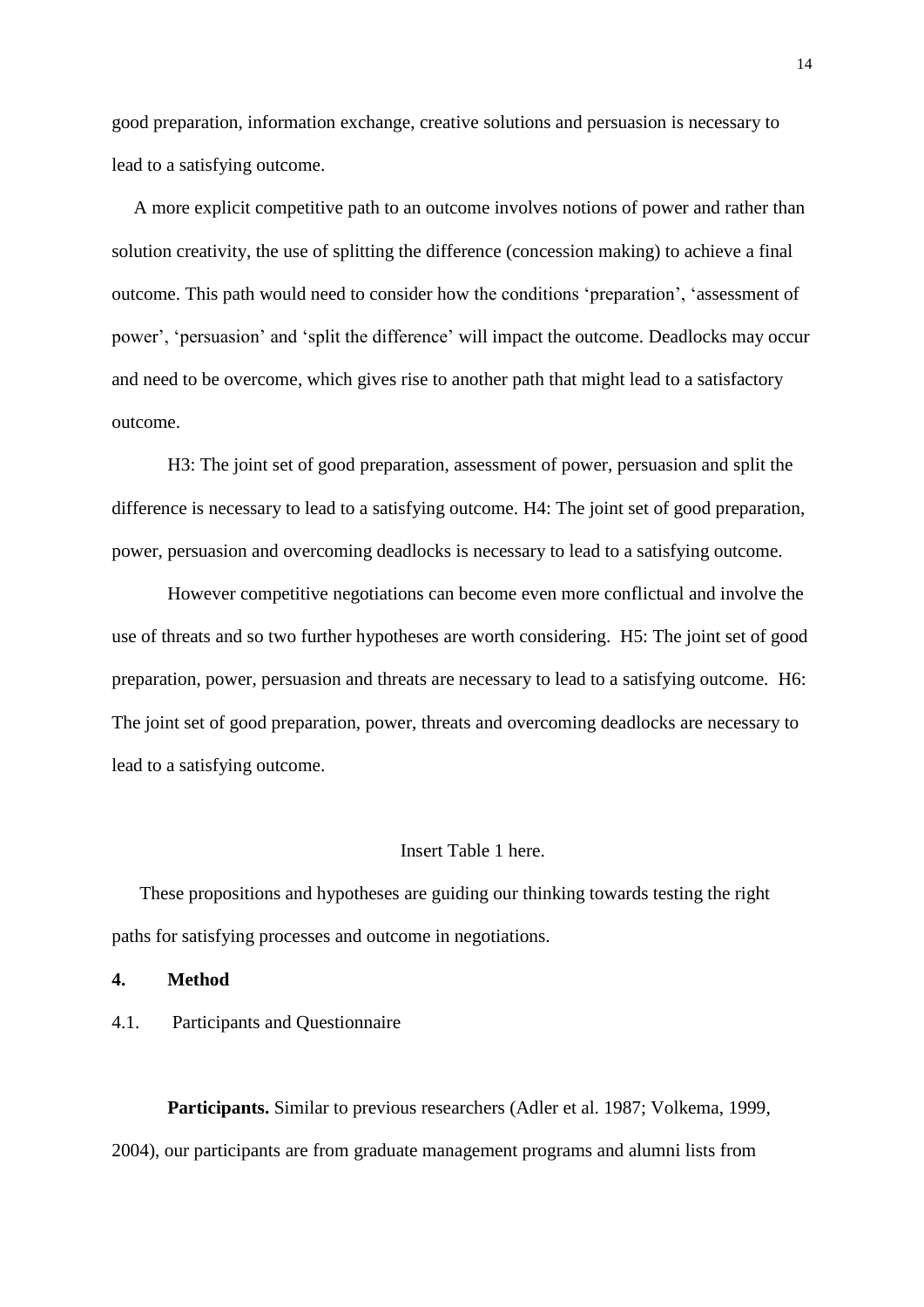business schools. These included business schools in Australia, Denmark, The Emirates, Germany, Hong Kong, Singapore, the United Kingdom and the United States. Professional organizations of general management, human resources and supply chain management were contacted and through their assistance business managers of these organizations responded to the questionnaire. The questionnaire was hosted on Survey Monkey and was available online for a period of 12 months until mid-2012 to enable a broad field of negotiator feedback. The response rate of online tools is as expected lower and the majority of respondents came from managers studying in business schools. The profile of the respondents is as follows: role of the respondent at the time of their negotiation included owner/CEO (6%), general managers (18%), a buyer's role (12%), sales and human resources (both 11%). Approximately 15% of respondents have a technical expertise role such as a lawyer or information systems manager. In terms of the type of negotiation under consideration, the two dominant types are procurement and sales negotiations (28% and 23% respectively) followed by commercial negotiations (14%). The industries are across the sectors from oil and gas, jewellery, energy, manufacturing, food, health, to IT industry and banking. One third of the respondents are female. The majority of negotiations are intra-cultural negotiations, but there are about 40 inter cultural negotiations included. The countries and regions cover China, Europe, Gulf nations, North America, India and Pakistan, South East Asia, Australia and New Zealand.

**Questionnaire.** In an international collaboration, the return of 240 usable questionnaires comprises the same amount of dyad negotiations. An introductory open-ended summary question helps the respondent to focus on a particular negotiation, rather than give generalised responses.The questions are in 4, 5 and 7 Likert Scales and connect to the framework of Fells (2012). The questionnaire consists of 13 negotiation specific questions with sub-questions included. The scope is from preparation, start of the negotiation, negotiation strategy, power, information exchange, creativity, persuasion, deadlocks,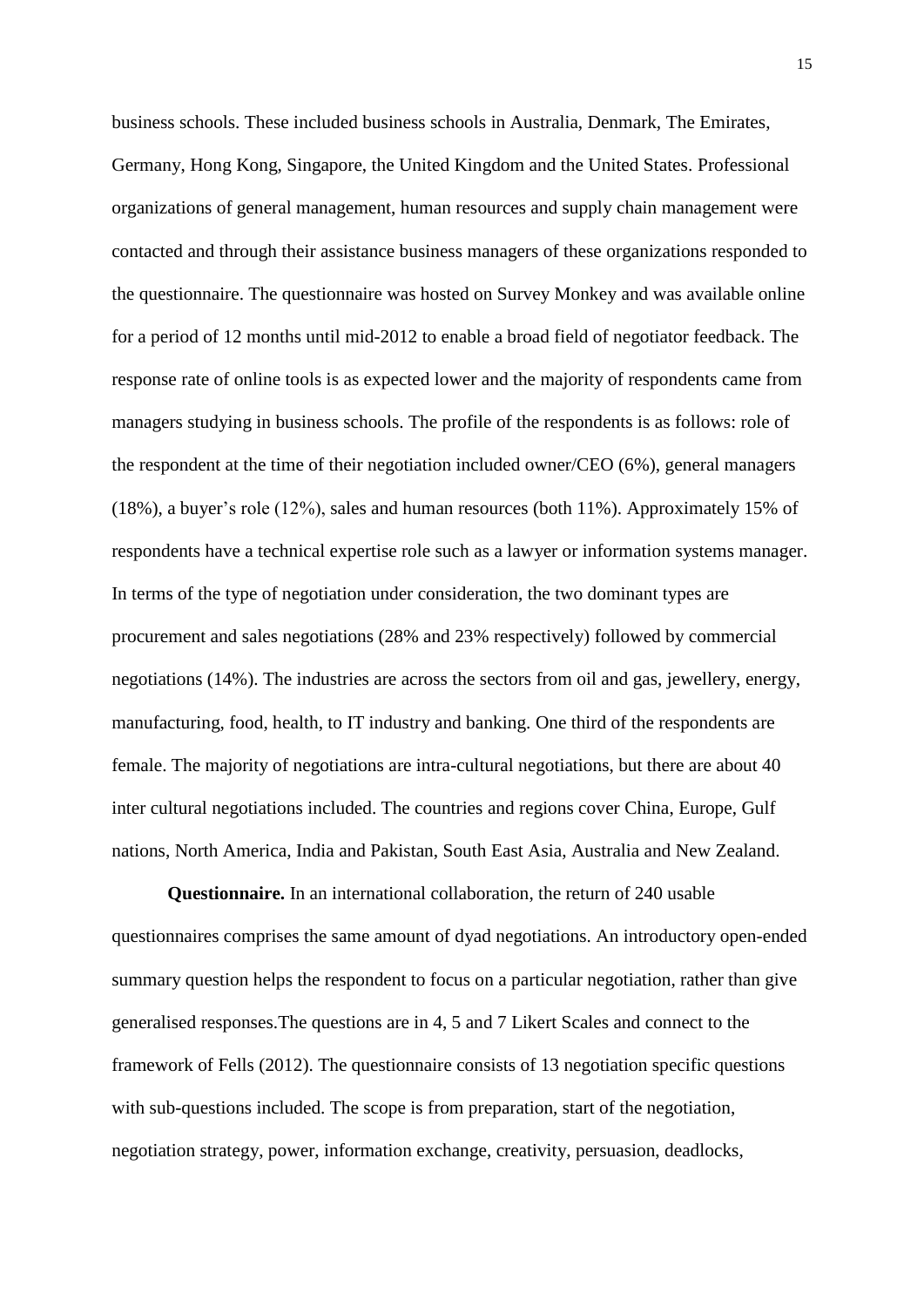negotiation process and outcome. The questionnaire reflects the framework above and was then transferred into fuzzy set memberships for each condition. This design enables a more detailed approach towards data analysis.

## **4.2. fsQCA and Data Collection**

Having identified the conditions for a set theoretical treatment of negotiations, the next step is to use the fsQCA to analyze the data. Though fsQCA is now more and more frequently and successfully used for small N-cases and qualitative research, the researchers use fsQCA for the underlying dataset of 290 dyad negotiations collected from managers. Ragin (1987, 1994, 2000, 2008) and Rihoux and Ragin (2008) suggest that fsQCA can be used as well for large numbers (Ns). The data derives from a questionnaire which had 5-point Likert scales, but also 4-point scales avoiding the neutral sets. This approach helps to position the data within the empty and full set easier than expected, with a fuzzy approach and enables the identification of membership sets in between the crisp sets of 0 and 1. The calibration in the next section gives more details about the context of the answers. The resulting role of the conditions connects to the theoretical underpinning. The definitions and role of conditions link the set theoretic negotiation analysis with the fsQCA of the data set.

Using a more specific combination of conditions, the study uses the constructs of preparation, information exchange, creative solutions with persuasion, overcoming deadlock, power and threat. The use of fsQCA for negotiation behavior follows recent work and its application to consumer behavior (Woodside et al, 2011; Woodside and Zhang, 2013), culture and compensation behavior (Greckhamer, 2011) and the classifications in organization theory (Kvist, 2007). The management literature has taken on this method to investigate complex configurations and behavior which serves the negotiation analysis well.

4.3. Calibration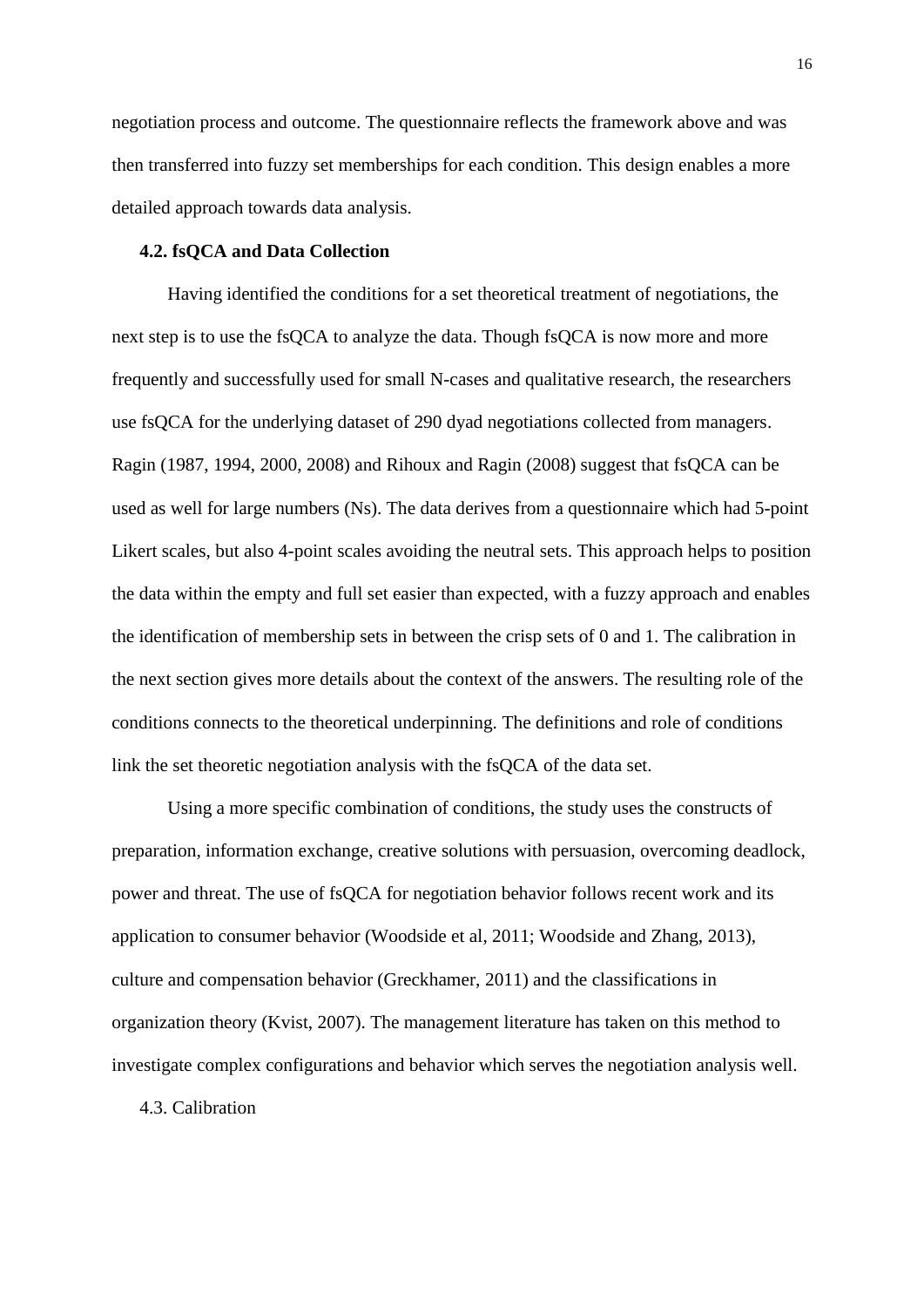For the fsQCA analysis, the questions and their dimensions translate into conditions and the relevant values between 0 (empty) and 1 (fully set). The calibration points help to position the answers of the questionnaire as fuzzy sets.

The choice of conditions derives from the framework and the component of a negotiation DNA. Preparation as an antecedent condition is a crucial part of the model. The researchers added power and information exchange as relevant conditions for the outcome of a negotiation. Concurrent conditions are in connection with the negotiation process and contain persuasion, creative solution seeking, overcoming deadlocks, and threats. These strategies are part of the negotiation process. Finally, the satisfying negotiation outcome naturally transfers into the consequent or outcome condition. The satisfying outcome is therefore the dependent variable. For a negotiation DNA, preparation and outcome are the outer strands of the DNA and the concurrent conditions are the four blocks of the DNA which can have different grades dependent on each negotiation. For this reason, the four chemical blocks of the DNA relate to the fuzzy values of the conditions (persuasion, creative solution seeking, overcoming deadlocks, and threats). The different degrees of these components in negotiations will help to develop the negotiation DNA. Table 2 outlines the calibration of the fsQCA.

## Insert Table 2 here.

#### **5. Fuzzy Set QCA Analysis and Results**

5.1. Descriptive Statistics

The mean values and standard deviations for the variables (conditions) of the investigations show the coverage of most of the cases cover and the results support preparation, power, information exchange, deadlocks and the satisfying outcome. Lower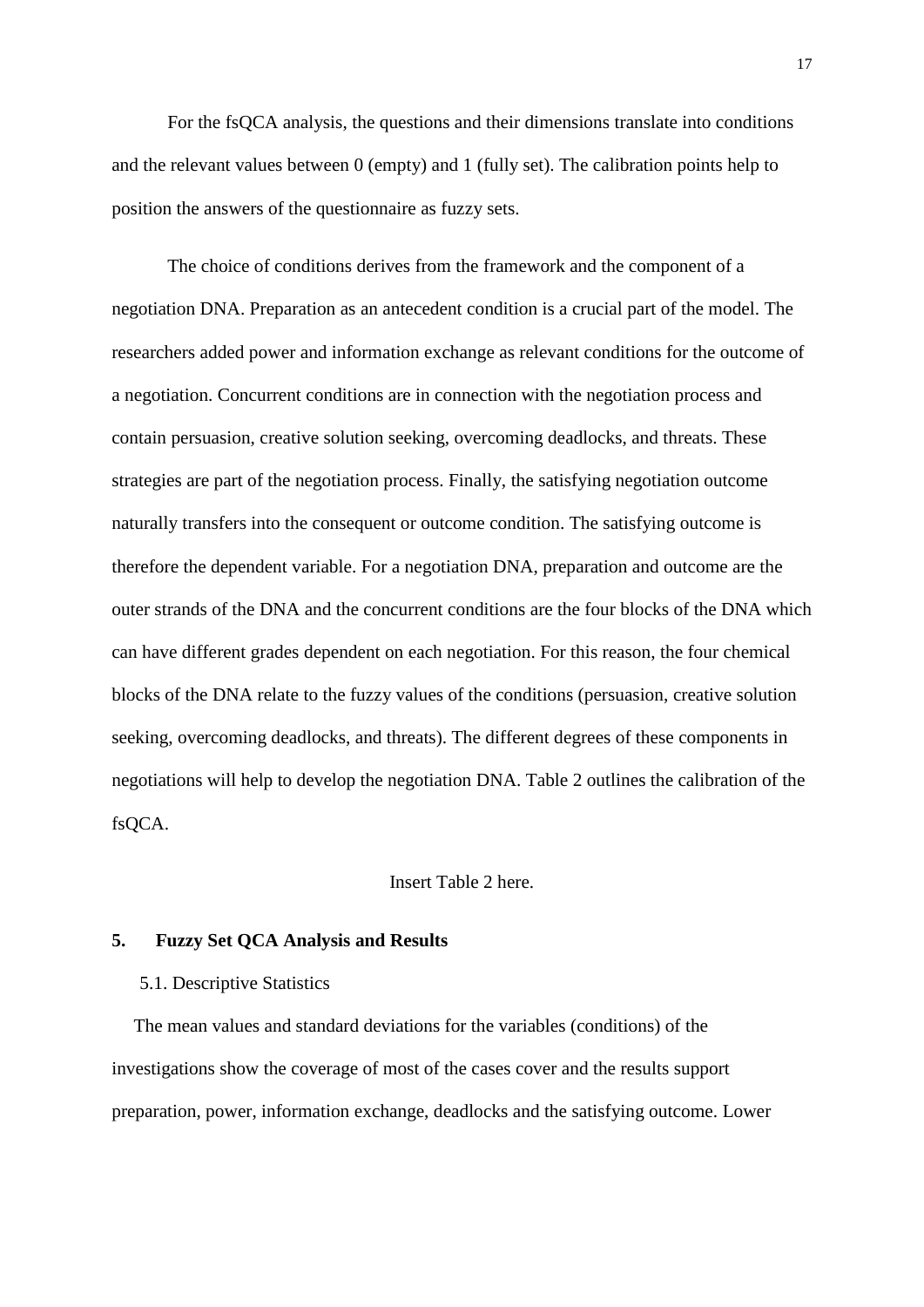means are for threats, split the difference and persuasion. The descriptive statistics for this study follows in Table 3 below.

## Insert Table 3 here.

5.2. Results for the joint sets of Preparation, Information, Concurrent Conditions

This study considers the fsQCA analysis of the joint sets of the conditions preparation, information exchange, creative solutions and persuasion—leading to a satisfied outcome and a satisfied process. Similarly, we compared the results to the joint sets of the conditions - preparation, information exchange, creative solutions and overcoming deadlocks – in relation to the outcome and process being satisfactory.

HQ1: Prep∩Information ∩ Creativity. HQ 2a: Prep∩Information ∩Persuasion ∩ Creativity. HQ 2b: Prep∩Information ∩Deadlocks∩Creativity

**Truth table analysis.** To consider the hypotheses first and then show the relationship between the conditions and outcome conditions in connection with the consistency, the hypotheses hold. The analysis of the truth table for the conditions *preparation, information exchange, creative solution and persuasion* leading to a satisfying outcome is identical to the same conditions leading to a satisfying process. The same is true for the conditions preparation, information exchange, creative solution and overcoming deadlocks. For this reason, the truth tables for the outcome condition 'outcome' replace the condition 'process'.

#### Insert Table 4 here.

The truth table in Table 4 shows a high number of cases have joint sets of preparation, information exchange, creative solution and persuasion leading to a satisfying outcome. The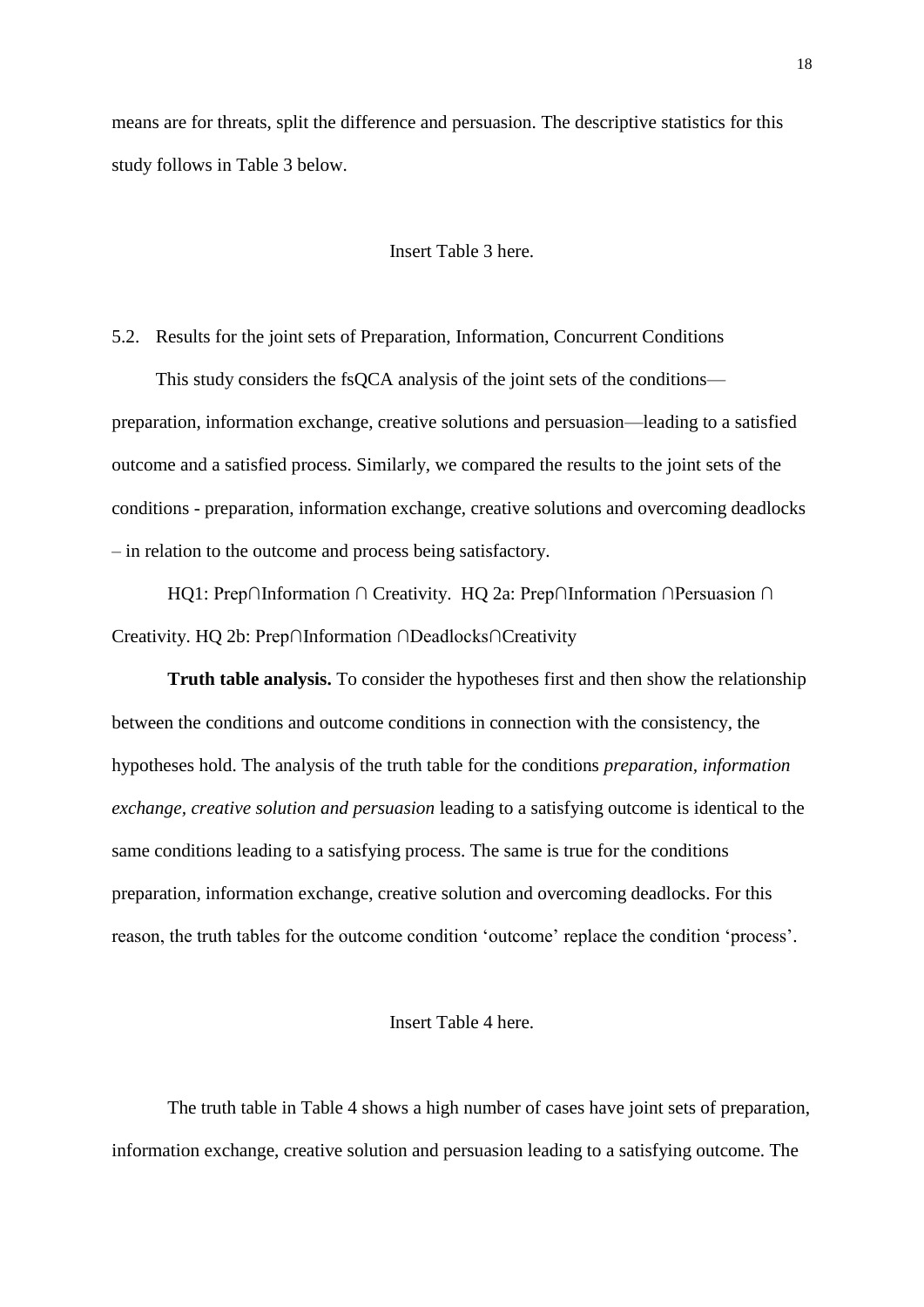highest consistency of the cases is for the joint sets with preparation, information exchange and creative solution leading to a satisfying outcome accounting for 35 cases with 0.94 consistency and this result verifies Hypothesis 1 and the three conditions of information exchange, creative solution and persuasion with 10 cases accounting for this path with a consistency of 0.95. All four conditions of preparation, information exchange, creative solution and persuasion combined in a joint set occur in 29 cases, with a very high consistency of 0.91. Another joint set of three conditions with 0.91 is the path of preparation, creative solution and persuasion with only 3 cases. The highest number of cases with a high consistency for two conditions is the path of information exchange and creative solution, with 14 cases and 0.92 consistency level.

If overcoming deadlocks can replace the condition 'persuasion', then the result is similarly strong results with 0.91 consistency level (Table 5). The results in the truth table confirm the relevance of preparation, information exchange, creative solution and overcoming deadlocks as necessary condition for the satisfying outcome.

## Insert Table 5 here

The results of the truth table analysis in Table 5 demonstrate that all combinations and paths are leading to a high consistency. 31 cases cover the joint set of all conditions. In 32 cases the three conditions preparation, information exchange and creative solution occur with a high consistency of 0.95. Similarly, information exchange, creative solution and overcoming deadlocks are the path for 10 cases and a consistency of 0.94. Three cases confirmed the path of preparation, creative solution and overcoming deadlocks, whereas only two conditions of information exchange and creative solution are in 15 cases; four cases have preparation and creative solution leading to satisfying outcome. These strong results confirm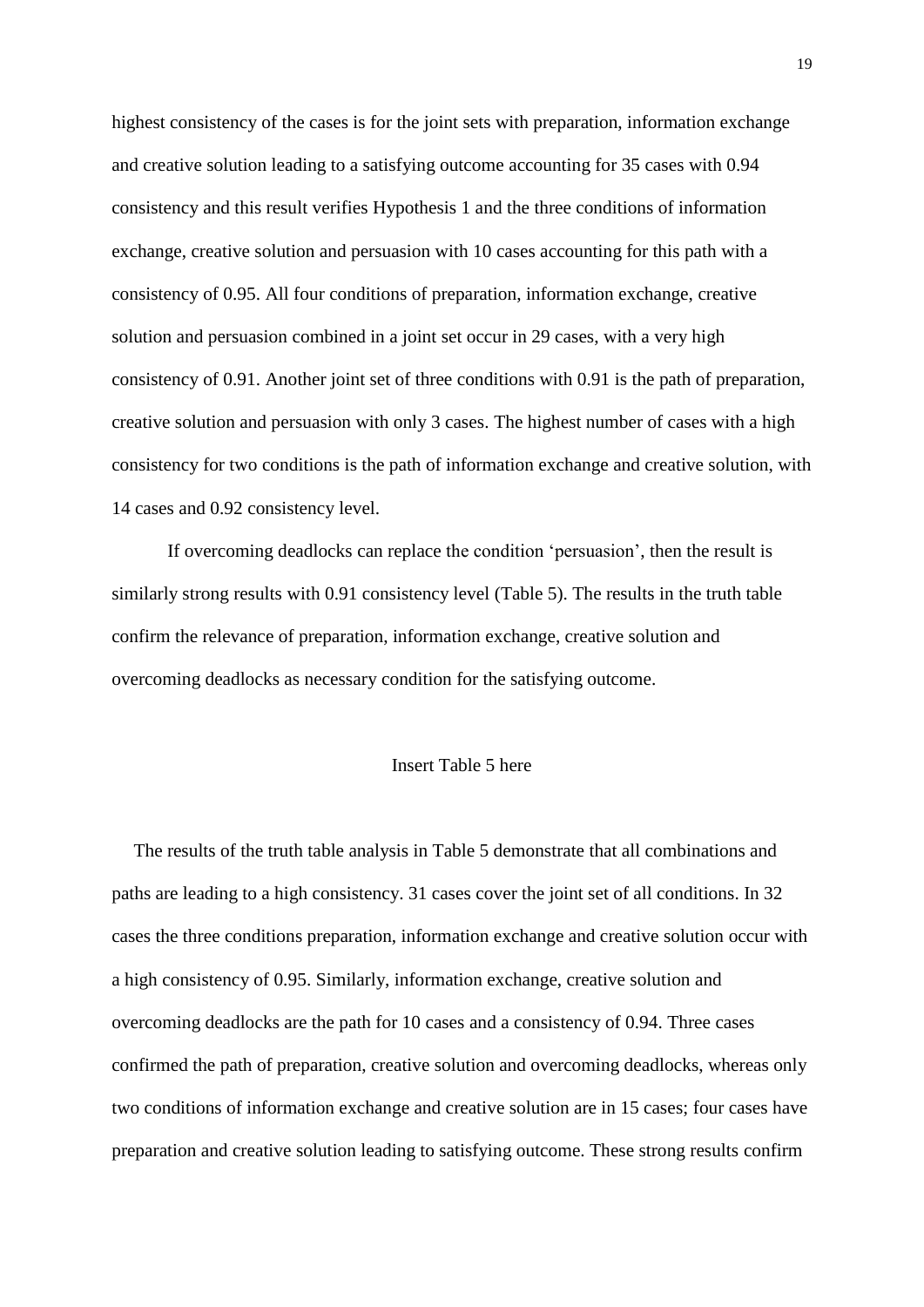that the satisfying outcome is a function of preparation, information exchange, creativity and overcoming deadlocks.

**Necessary Conditions.** The analysis of the necessary condition for the combinations of conditions and the various paths, show very high consistencies for both persuasion and overcoming deadlocks in combination with the conditions preparation, information exchange, and creative solution. In order to test the negations as well, table 6 confirms the results for the necessary conditions.

#### Insert Table 6 here.

**Subset/Superset Analysis.** Detailed results of the subsets in Table 7 give a clear indication that the joint set of preparation, information exchange, creativity and persuasion is consistent with 0.91 and a size of 0.44 (coverage). The joint set of preparation, information exchange and creativity is found with 0.91 of consistency and a very high coverage of 0.67, which means that the joint set area covers a large space.

## Insert Table 7 here

As the truth table in Table 8 shows, the necessary conditions of the path of overcoming deadlocks shows higher consistency. The strongest results are for the full joint set with 0.92, the joint set of preparation, information exchange and creativity with 0.92 and the three conditions of preparation, information exchange and overcoming deadlocks. The path preparation, creativity and overcoming deadlock is close to 0.91, similar to information exchange, creativity and overcoming deadlocks.

Insert Table 8 here.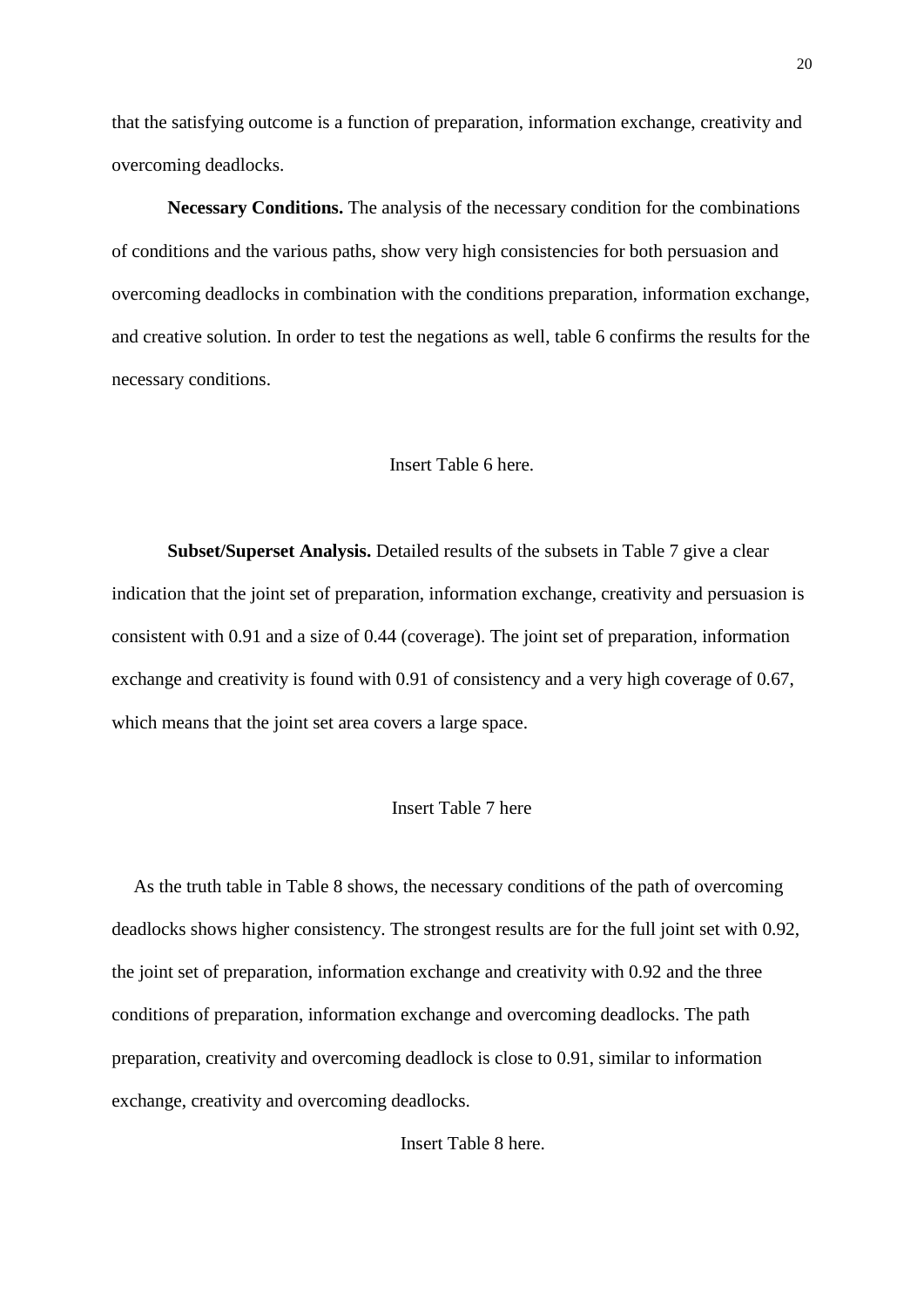5.3. Results for the joint sets of Preparation, Power and Concurrent Conditions

The negotiation outcome is a function of preparation, information exchange, in combination with creativity, persuasion and overcoming deadlocks. Adding to the importance of preparation as antecedent condition, power as influencing current conditions, the focus is now on persuasion, split the difference, overcoming deadlocks and threats as significant for the negotiation process. The following hypotheses need to be tested respectively.

The paths influenced by power instead of information lead as well to a satisfying outcome. The findings show that several paths are possible. Comparing the most successful paths to a satisfying outcome, a high consistency of 0.91 is the threshold for successful negotiations. This section investigates the necessary and sufficient conditions for power or conflict resolution dominated scenarios.

**Necessary Condition.** Analyzing the necessary conditions for each of the paths leading to the satisfied outcome of alternative solutions, Table 9 compares the results and it is clear that the strongest result comes from preparation, power, persuasion and overcoming deadlock.

## Insert Table 9 here.

Having seen that the necessary condition for the path of preparation, assessment of power, persuasion and overcoming deadlocks is important for the satisfied outcome solution, we now move towards analyzing the truth table and sub/superset analysis of this path to improve the results about the background of these conditions.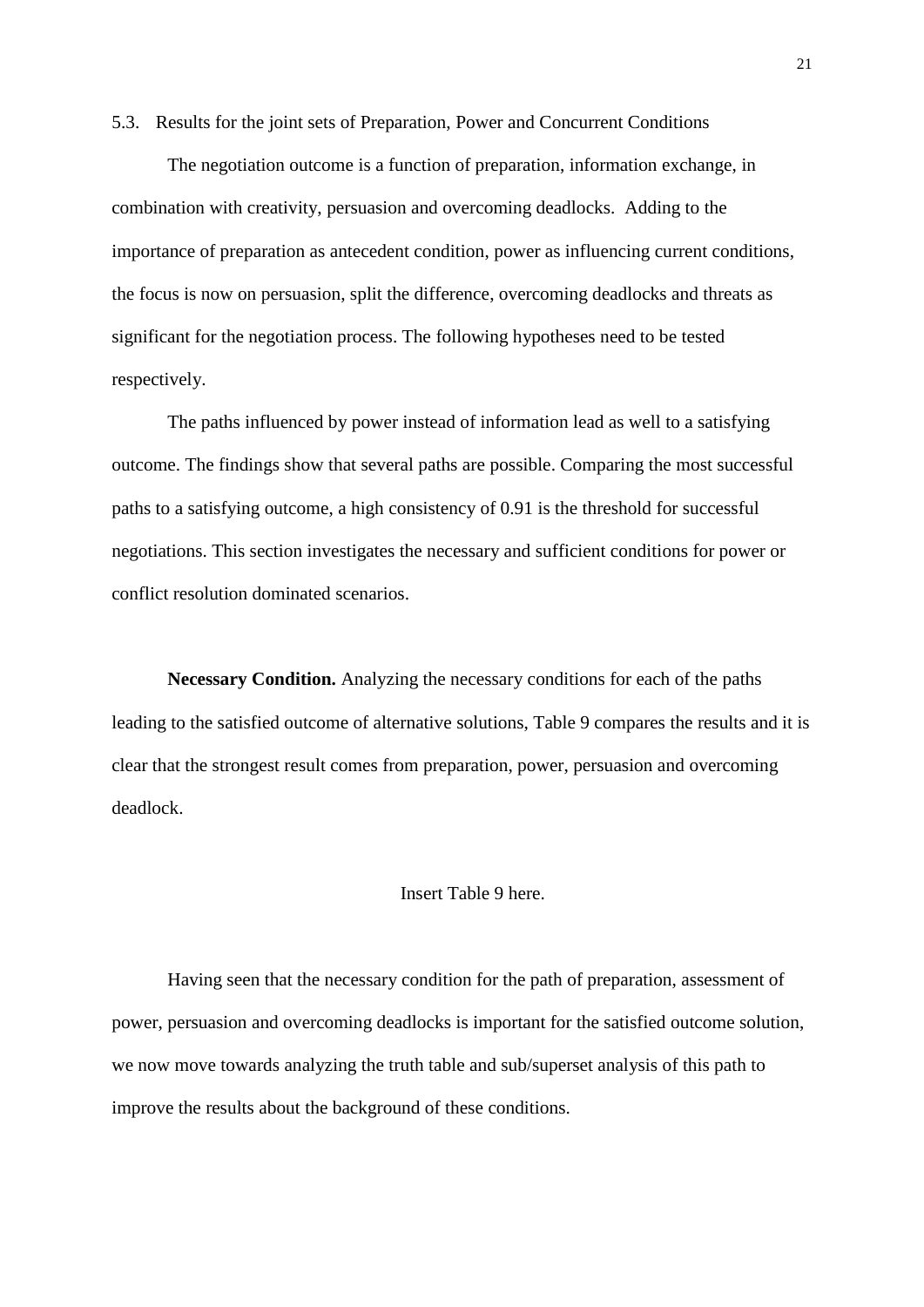**Truth Table Analysis.** The Table 10 truth table analysis demonstrates a high consistency for the joint sets of preparation and power with 0.93, preparation, persuasion and overcoming deadlocks with 0.92, and preparation and overcoming deadlocks with 0.94. This makes the result of the previous analysis even stronger in terms of the relevance of deadlocks in either preparation, persuasion or information exchange with creative solution.

#### Insert Table 10 here.

The truth table of Table 10 confirms that the joint set is a necessary condition for 12 cases with a consistency of 0.90. The next three joint conditions with a high consistency leading to satisfying outcome is the joint set of preparation, persuasion, overcoming deadlocks with 11 cases with a consistency of 0.91. Furthermore, preparation, power and overcoming deadlocks as a joint set are significant with 0.93 consistency level in 6 cases. Two conditions with high consistency are then preparation and overcoming deadlocks with 0.94, and 8 cases showing this result. Preparation and power are joint sets in 13 cases with consistency of 0.93.

**Sub/Superset Analysis.** Analyzing the sub/superset conditions in Table 11 confirms that the joint set of all four conditions falls into the consistency with 0.91 and a coverage of 0.3.

#### Insert Table 11 here.

**Sufficient Condition**. The XY-plot below shows the relationship of the cases as asymmetric relationships. The information dominated solutions do not hold for sufficient results as leading to satisfying outcomes. The consistency and coverage level of the joint sets of power dominated solutions (preparation, power, persuasion and overcoming deadlocks)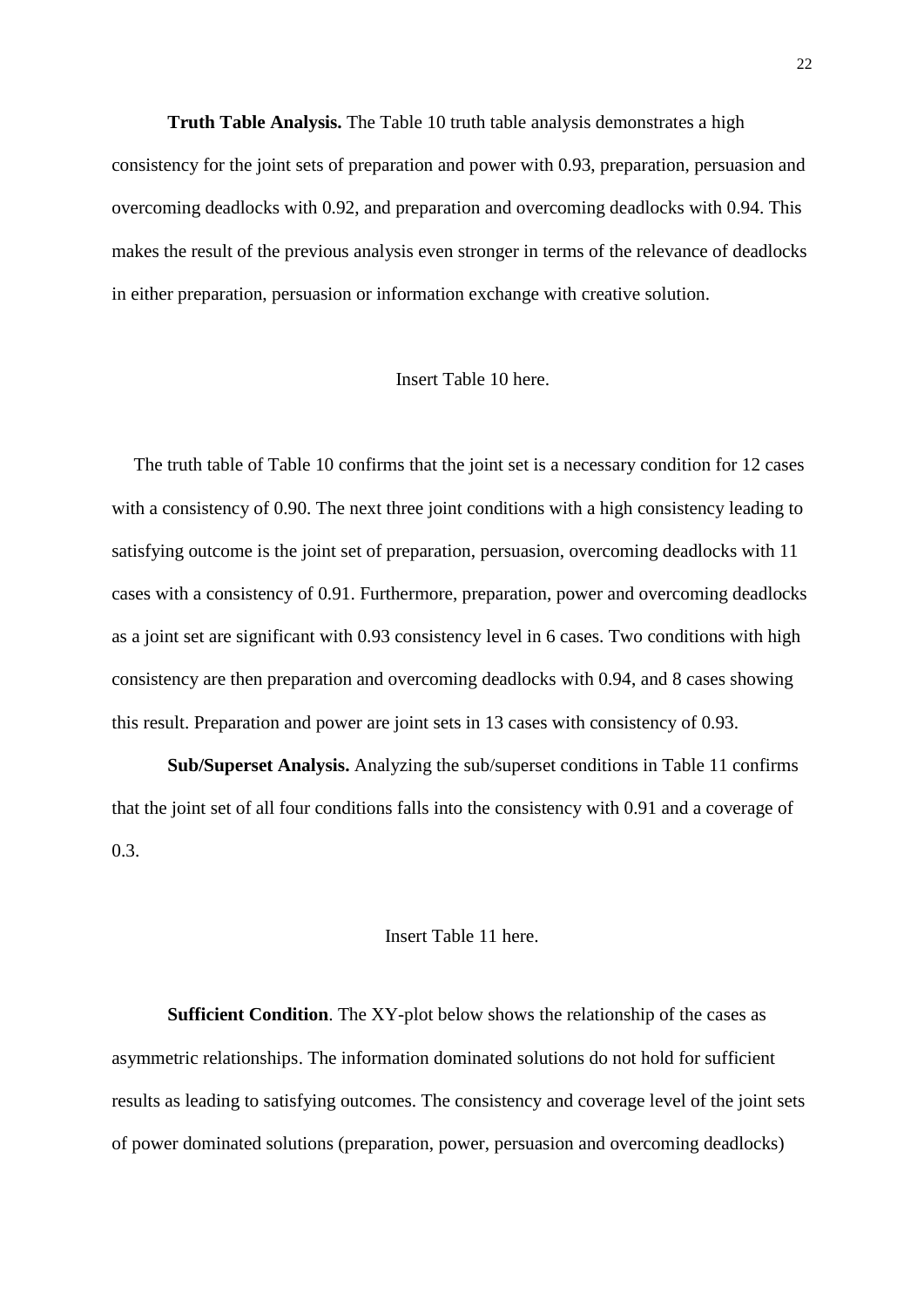point towards the solution as shown in Figure 4. Adding creativity to the sufficient conditions of the power dominated solution consistency is 0.90 and coverage 0.58. This is a very strong result for sufficiency in the DNA of a negotiation.

Insert Figure 4 here.

#### **6. Discussions and results**

6.1. Results and Implications

The results confirm a clear pattern supporting the hypothesis that preparation, information exchange and creativity are necessary conditions to have a satisfied outcome of both national and international negotiations. H1 is supported with these results and the negotiators who prepare well and exchange information are positively related to creativity and satisfaction with the negotiation outcome.

**Path H1—Preparation, Information Exchange, Creative Solution.** This route to a satisfied outcome is benign or power free, perhaps even as a non-contentious route to agreement. There is a variant to this collaborative model in that even if the negotiators have not prepared well, they are able to information exchange and engage in solution creativity and will achieve a satisfactory outcome – but this route is not as common, nor as productive (in leading to satisfactory outcomes) as the preparation, information exchange and solution creativity path. This approach can *overcome deadlocks* as second concurrent condition (H2a).

**Path H2a—Preparation, Information, Creativity, Overcoming Deadlocks.** Similarly, the benign, cooperative path can persuade the counterpart and its reflection holds in hypothesis 2b (H2b) that joint co-operation, information exchange, creative solutions and persuasion are necessary to lead to a satisfying outcome.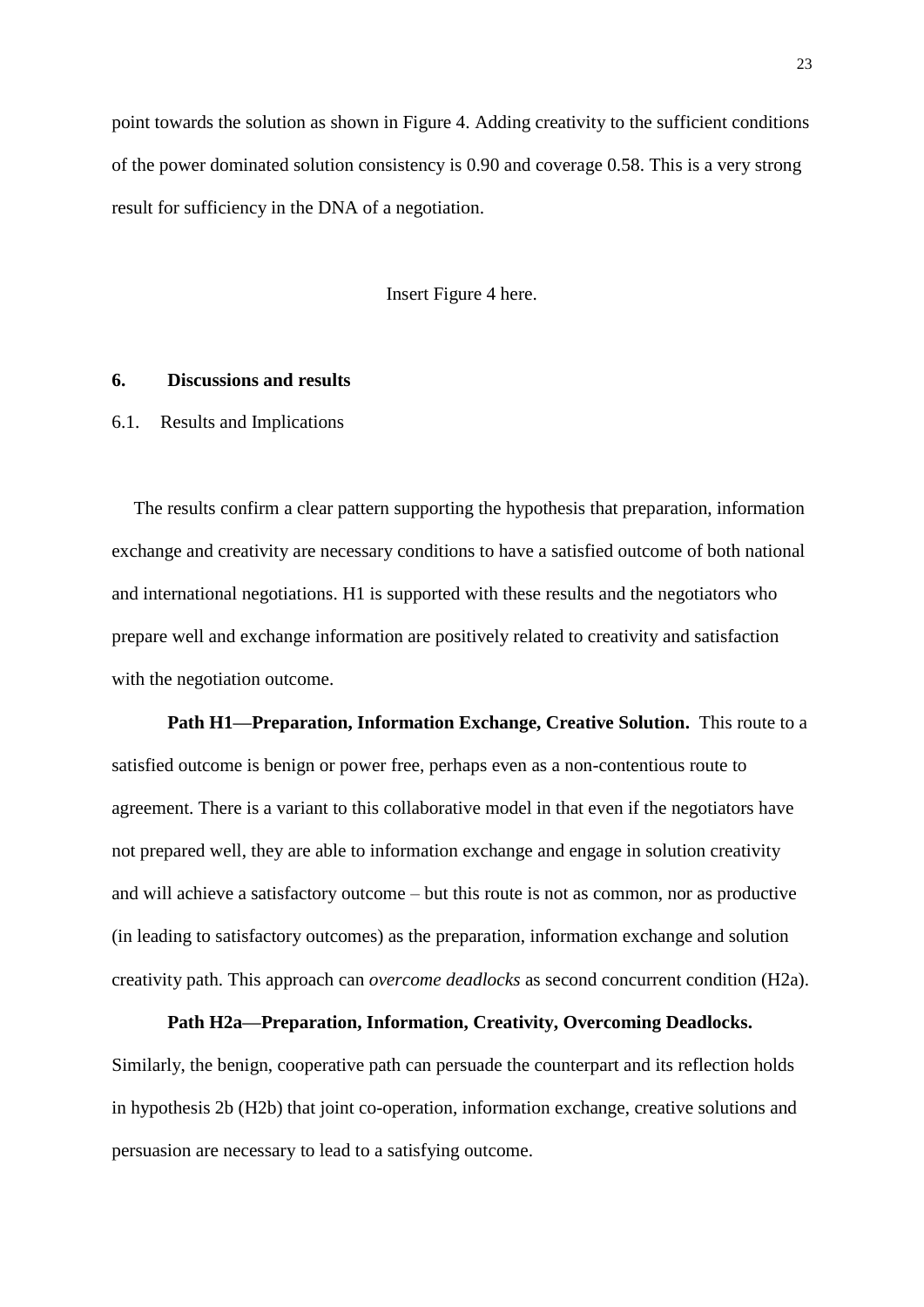**Path H2b—Preparation, Information, Creativity, Persuasion.** Adding the power component will lead to another path in the negotiation process and outcome. The empirical investigation of hypotheses 3, 4, 5 and 6 supports the conflict resolution paths. A clear result is that overcoming deadlocks in various combinations (preparation, information exchange, creativity, but also with power and persuasion) leads to satisfying outcomes.

#### **Path H3, H4, H5 and H6—Preparation, Power, Creativity, Persuasion,**

**Overcoming Deadlocks.** A more general observation about deadlocks is that they are necessary in order to bringing the negotiations to an end, but they are as well an opportunity to adopt new perspectives that lead to creative solutions. Hence the joint set of preparation ∩ information exchange ∩ overcoming deadlocks ∩ solution creativity in combination leads to outcome satisfaction. The research can conclude that while deadlocks should not be encouraged, neither should they be avoided, as overcoming deadlocks will be an opportunity for a satisfactory outcome. When it comes to necessary conditions for a satisfying outcome information exchange in combination with persuasion and creative solutions can equally overcome deadlocks.

More importantly, considering situations of power in negotiations the findings are striking, since the joint set of preparation, power, persuasion, deadlock and creative solution are necessary and sufficient conditions for a satisfying outcome. This result is a significant finding given that deadlocks are typically regarded negatively. It suggests that further exploration is necessary into the role of deadlocks, and how they are overcome. This study also contributes to our understanding of the role of power in negotiation as a path to a satisfying outcome.

Using the metaphor of DNA for negotiation success, the investigation confirms that various strength and weaknesses of the components lead to different results of negotiations or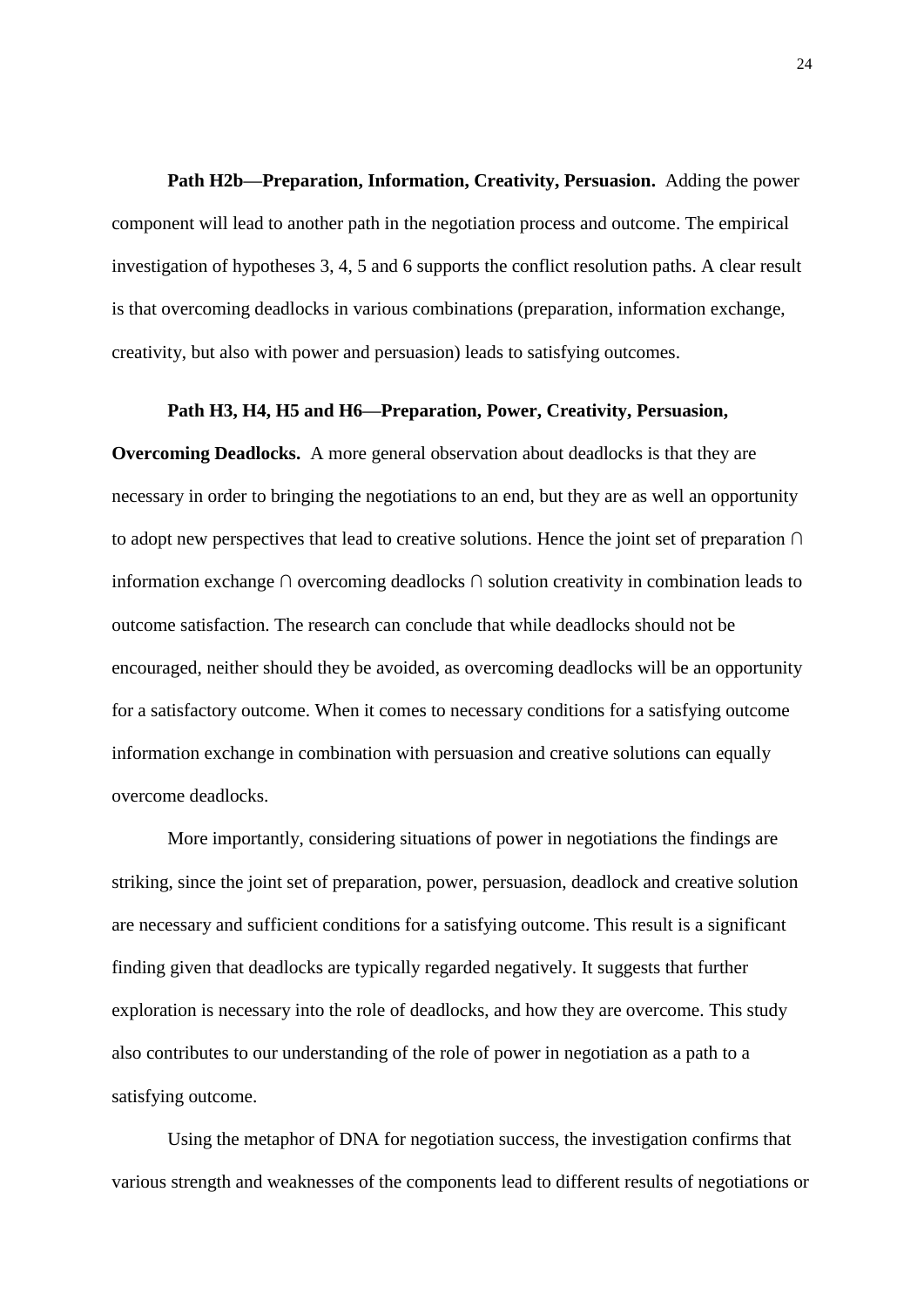still to different satisfying outcomes. The complexity of negotiations captured in a DNA model of Figure 2 offers a research agenda with equifinal solutions which are appropriate for the depth of the analysis. Like each human has a DNA code, each negotiation in the dataset has a code which is typical for each negotiation process. What management research can take from the DNA structure is applicable to the negotiations and their components (preparation, power/information, concurrent conditions I and II).

#### 6.2. Limitations and future research

As with every research, this investigation has limitations. The application of fsQCA to a large dataset is a benefit, but has its limitations. So far the negotiations do not distinguish between cultural profiles and different domestic and international settings. One avenue of research would be to use the DNA perspective on negotiations to explore the impact of culture on the management of the process and to explore the interaction between culture and the type of negotiation being undertaken. More research into the potentially constructive role of deadlocks in the negotiation process is important and this is an area for further investigation. Two aspects would be to explore how negotiators realise the emergence of a deadlock in their negotiations and to examine more closely the strategies they use to handle and overcome the deadlock.

#### **6.3. Conclusion**

This study highlights that the DNA of negotiations has theoretical, empirical, practical and negotiation analytical consequences. Theoretically, the connection between negotiation analysis and set theoretical analysis provides a logical path for co-operative and conflict solving strategies towards satisfying outcomes. Negotiation theory, so far analyzed from psychology, economics and managerial decision analysis, benefits from set theoretic tools for the analysis of complex negotiation scenarios. The antecedent condition (preparation)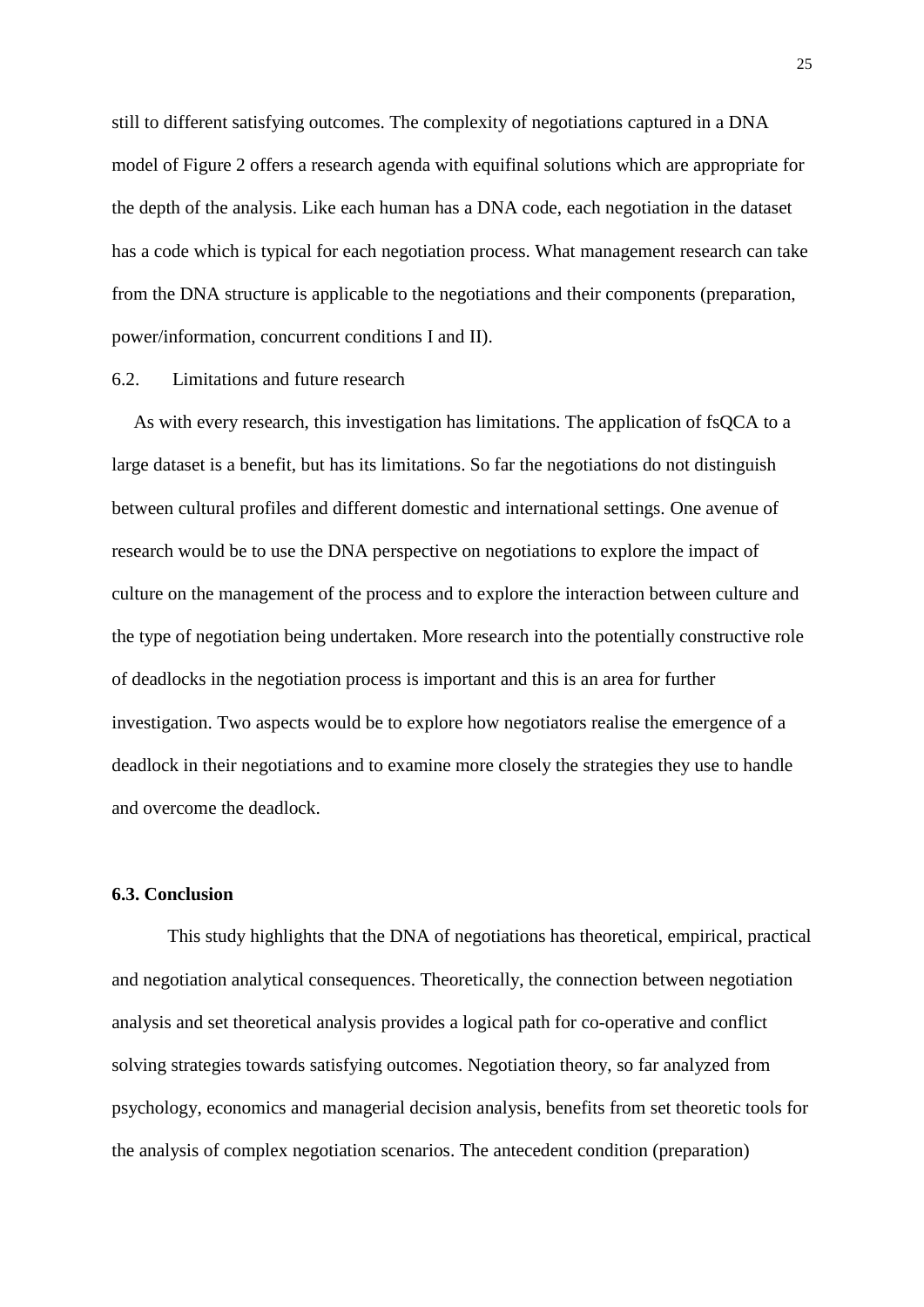complements with power and information exchange. The path of preparation, power, overcoming deadlocks, and persuasion shows a conflict resolution route which is less cooperative than the paths of preparation, information exchange and creativity. Theoretically, the joint sets of these combinations show an equifinal path to satisfying outcomes and a set theoretical approach for solving negotiation problems.

Empirically, the dataset with 290 dyad negotiations covers dimensions which have not previously been taken into account (such as power, information exchange, persuasion, deadlocks and threats). The fsQCA methodology helps to create robust results for negotiation analytical problems and contributes to the literature in this respect. The findings provide the necessary and sufficient conditions for the joint set options in negotiation scenarios. The large dataset analysis by the means fsQCA contributes to the literature, shifting the use of this tool from small N to large numbers of cases.

The results not only have theoretical and empirical relevance, but also provide practical solutions for negotiators. Linking the structure of negotiations to a DNA profile, the findings support the special features of each negotiation and the similarity of the basic conditions which are the bricks of each and every negotiation. The best results for a satisfying negotiation outcome stem from co-operative solutions and a conflict resolution mechanism which sees the potential of overcoming deadlocks as a challenging strategy to improve the outcome. Good preparation, power, persuasion, creativity and overcoming deadlocks as joint set lead to satisfying outcomes.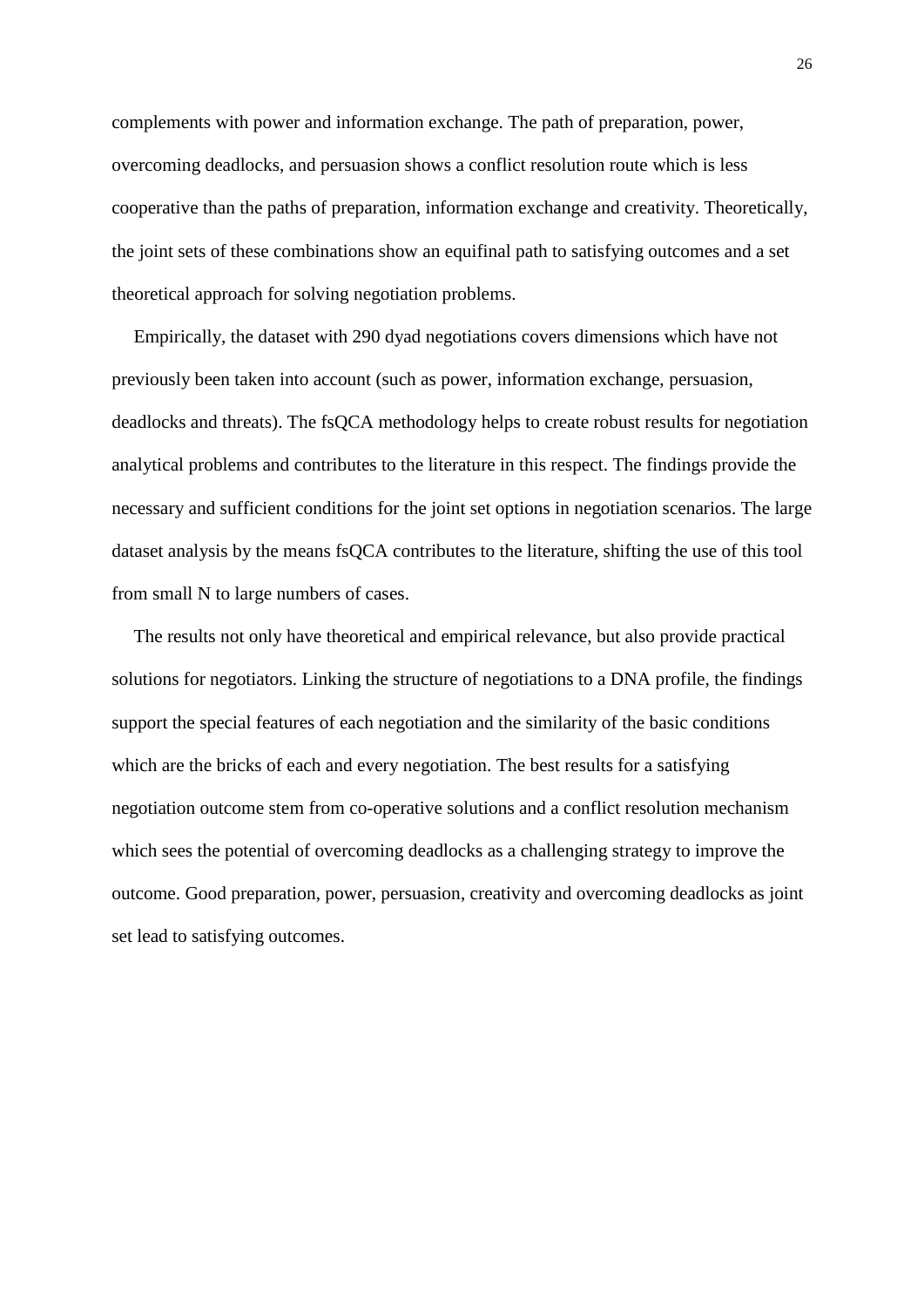#### **References**

- Adair, W. L., & Brett, J. M.(2004). `Culture and negotiation process` in M.J. Gelfand, and J. M. Brett, (Eds), *The Handbook of Negotiation and Culture*: 158-176, Stanford: Stanford University Press.
- Adair W. L., & Brett, J. (2005). The negotiation dance: Time, culture and behavioral sequences in Negotiation, *Organization Science.*, 16, 33-51.
- Adair W.L., Weingart, L. & Brett, J. (2007). Timing and function of offers in U.S. and Japanese Negotiations, *Journal of Applied Psychology* 92, 1056-1068.
- Adler, N.J., Graham, J.L., & Schwarz Gehrke, T. (1987). Business Negotiations in Canada, Mexico and the United States, *Journal of Business Research*, 15: 411-429.
- Brett, J.M., Northcraft, G.B.. Pinkley, R. (1989). Stairways to heaven: An interlocking selfregulation model of negotiation, *Academy of Management Review,* 24,435-451.
- Brett, J.M., Shapiro, D.L. & Lytle, A.L. (1998). Breaking the bonds of reciprocity in negotiations, *Academy of Management Journal*, 41, 5: 410-424.
- Brett, J. M. & Okumura, T. 1998. Inter- and intracultural negotiation: U.S. and Japanese negotiators. *Academy of Management Journal*, 41: 495-510.
- Crott, H, Kayser, H. & Lamm, H. (1980). The effects of information exchange and communication in an asymmetrical negotiation situation. *European Journal of Social Psychology*, 10: 149–163.
- Fayerweather, J & Kapoor, A. (1976). Strategy and negotiation for the international corporation, Cambridge, MA: Ballinger.
- Fells R. (2012). *Effective Negotiations from Research to Results*. Melbourne: Cambridge University Press.
- Ford, D.L. (1983). Effects of personal control beliefs: An explanatory analysis of bargaining outcomes in intergroup negotiations, *Group & Organization Management*, 8, 113-125.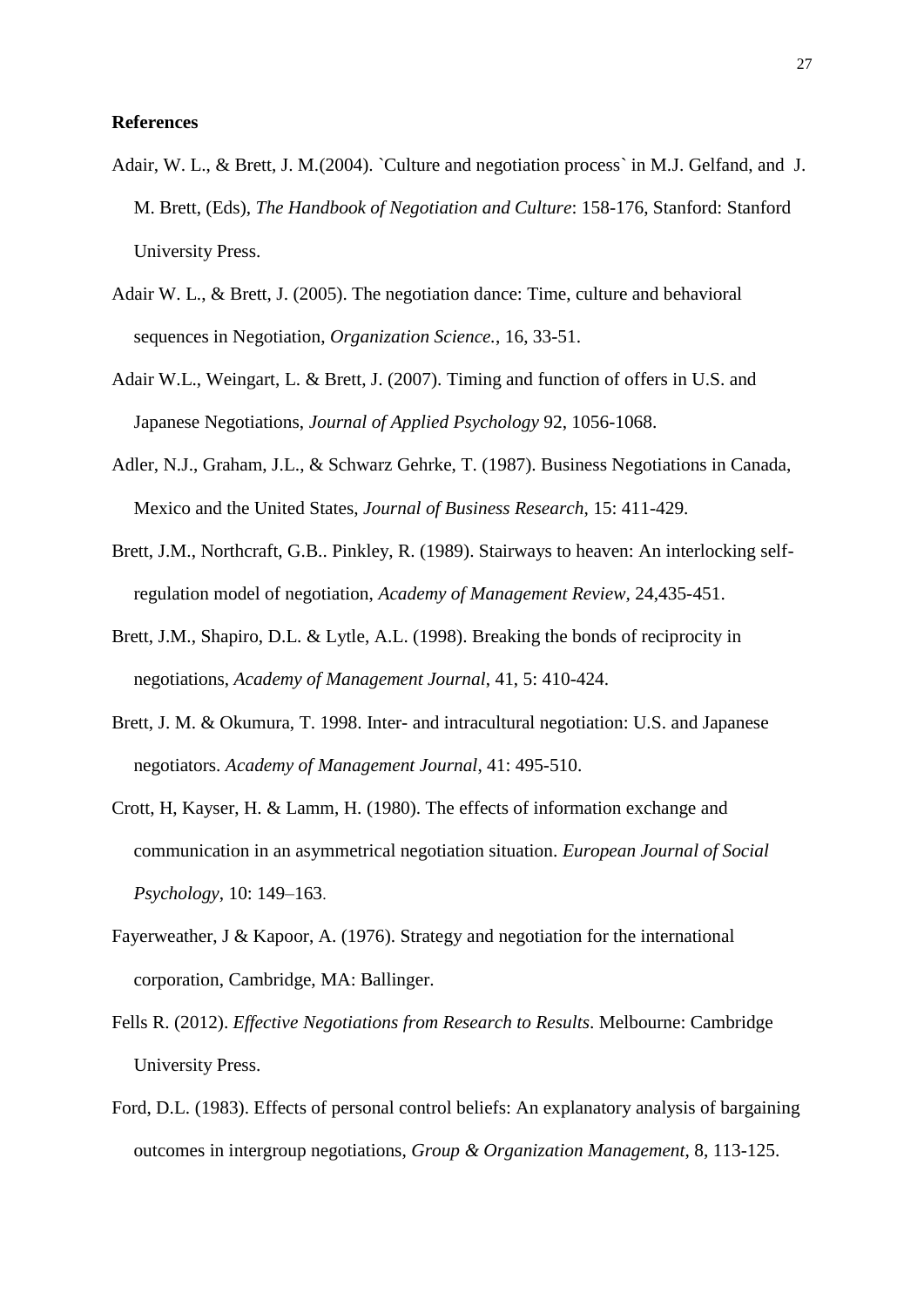- Gelfand, M. J., & Brett J. M. (2004). *The Handbook of Negotiation and Culture*, Stanford: Stanford University Press.
- Gelfand, M.J., Smith Major, V., Raver, J. L., Nishiii, L.H., & O'Brien, K. (2006). Negotiating relationally: The dynamics of the relational self in negotiations, *Academy of Management Review*, 31, 427-451.
- GenEd (2014) Definition of Genetic Code, downloaded on 2/3/2014 [http://geneed.nlm.nih.gov/topic\\_subtopic.php?tid=15&sid=19](http://geneed.nlm.nih.gov/topic_subtopic.php?tid=15&sid=19)
- Ghauri, P. N., & Usunier J.-C. (2003). *International Business Negotiations*. Oxford: Elsevier Ltd.  $(2^{nd}$  edition).
- Govindarajan, V. & Trimble, C. (2005). Organizational DNA for Strategic Innovation, *California Management Review*, 47, 47-76.
- Greckhamer, T. (2011). Cross-cultural differences in compensation level and inequality across occupations: A set-theoretic analysis, *Organization Studies*, 32 85-115.
- Greenhalgh, L., Neslin, S.A & Gilkey, R.W. (1985). The effects of negotiator preferences, situational power, and negotiator personality on outcomes of business negotiations, *Academy of Management Journal*, 28, 9-33.
- Imai, L. & Gelfand, M.J. (2010). The culturally intelligent negotiator: The impact of cultural intelligence on negotiation sequences and outcomes, *Organizational Behavior and Human Decision Processes*, 112: 83-98.
- Kahneman, D. & Tversky, A. (1979) Prospect Theory: An Analysis of Decision under risk, *Econometrica*, (47), 2: 263-292.
- Kim, P.H., Pinkley, R.L., & Fragale, A.R. (2005). Power dynamics in negotiations, *Academy of Management Review,*30, 799-822.

Kvist, J. (2007). Fuzzy set ideal type analysis. *Journal of Business Research, 60 (5): 474-481.*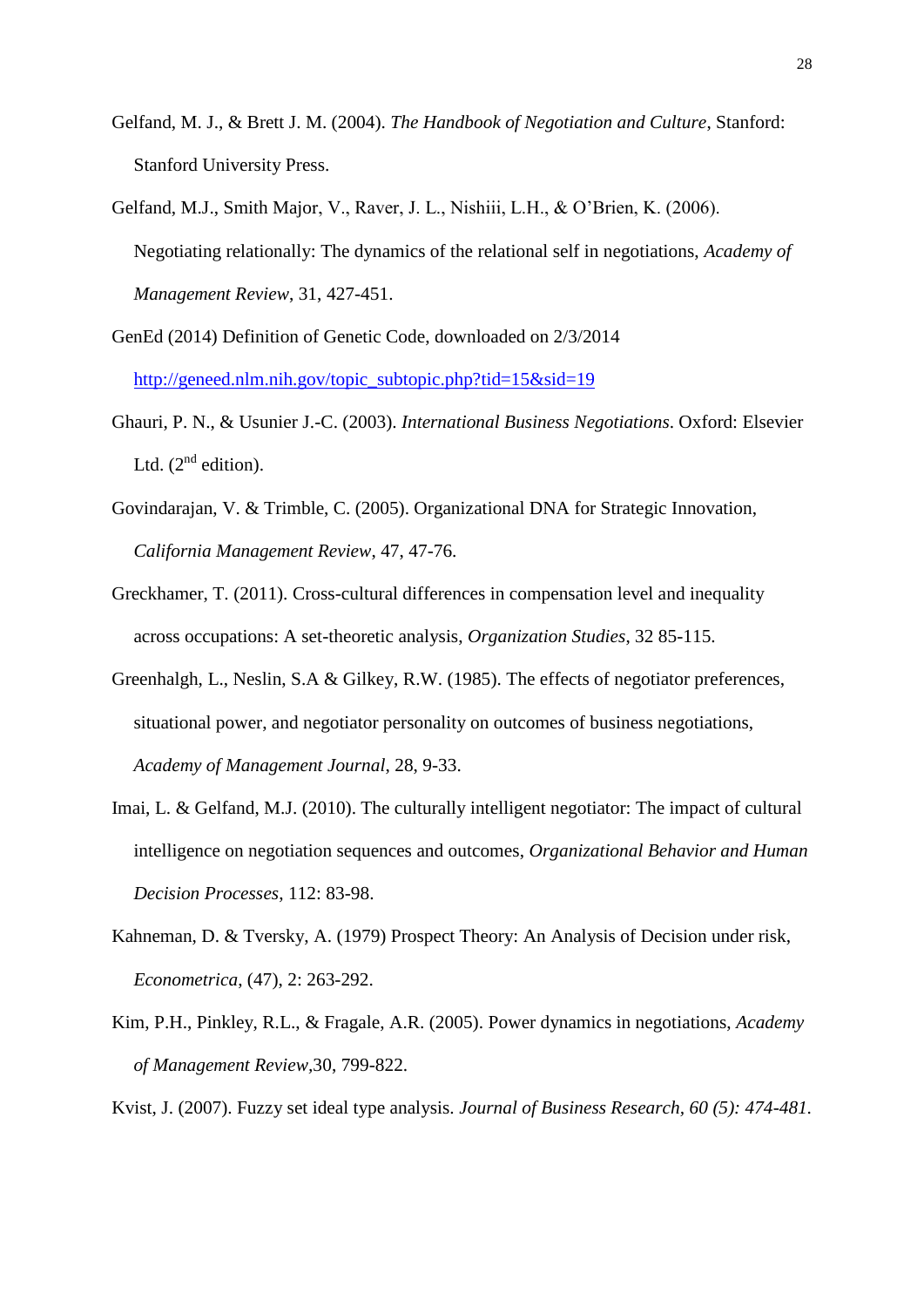- Manrai,L.A. & Manrais, A.K. (2010)` The Influence of Culture in International Business Negotiations: A New Conceptual Framework and Managerial Implications`, *Journal of Transnational Management*, 15, 1: 69-100.
- Moran, R. T. & Stripp ,W. G.. (1991). *Dynamics of Successful International Business Negotiations*. Houston: Gulf Publishing Company.
- Neale, M.A. & Bazerman, M.H. (1985). The effects of framing and negotiator confidence on bargaining behaviors and outcomes, *Academy of Management Journal*, 28, 34-49.
- Patton, C, & Balakrishnan, P.V. (2010). The impact of expectation of future negotiation interaction on bargaining processes and outcomes, *Journal of Business Research*, 63, 809- 816.
- Polzer, J.T., Mannix, E.A. & Neale, M.A. (1998). Interest alignment and collations in multiparty negotiation, *Academy of Management Journal*, 41, 42-54.
- Raiffa, H. (1982). *The art and science of negotiation*. Cambridge, MA: Harvard University Press.
- Raiffa, H., Richardson, J. &Metcalfe, D . (2002). *Negotiation Analysis - The Science and Art of Negotiation of Collective Decision-Making*. Cambridge, MA: Harvard University Press.
- Ragin, C.C. (1987). *The Comparative Method: Moving Beyond Qualitative and Quantitative Strategies*. California: University of California Press.
- Ragin, C.C. (1994). *Constructing Social Research: The Unity and Diversity of Method.* Pine Forge Press.
- Ragin, C.C. (2000). *Fuzzy Set Social Science*. Chicago: University of Chicago.
- Ragin, C.C. (2008). *Redesigning Social Inquiry, Fuzzy sets and beyond*. Chicago: University Press of Chicago.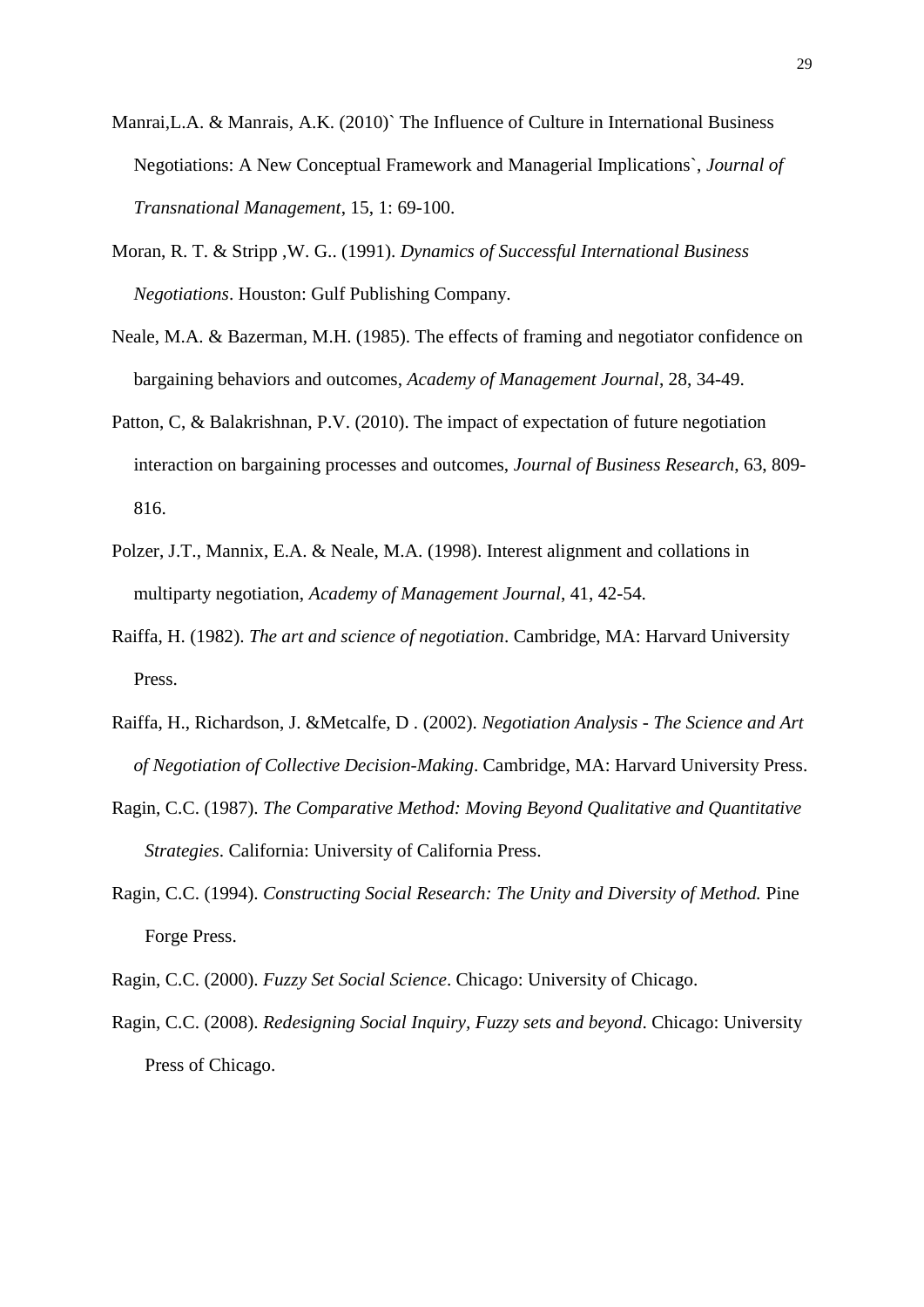- Rihoux, B., & Ragin, C.C (2009). *Configurational Comparative Methods - Qualitative Comparative Analysis and Related Techniques*, Applied Social Science Research Methods Series, Volume 51, California: Sage.
- Salacuse, J.W. (1999). Intercultural negotiation in International Business, *Group Decision and Negotiation*, 8: 217-236.
- Sawyer, J. & Guetzkow, H. (1965). Bargaining and Negotiation in International Relations, *International behavior: A social-psychological analysis*, New York: Holt, Rinehart and Winston.
- Schelling, T. (1960) *The Strategy of Conflict*, Cambridge, MA. Harvard University Press.
- Thompson, L.L. (1991). Information exchange in negotiation, *Journal of Experimental Social Psychology*, 27, 191-196.
- US Library of Medicine (2014) Definition of DNA on doi[:http://ghr.nlm.nih.gov/hanon](http://ghr.nlm.nih.gov/hanon%20dbook/basics)  [dbook/basics/](http://ghr.nlm.nih.gov/hanon%20dbook/basics)dna, downloaded 15 February 2014.
- Volkema, R. (1999). Ethicality in negotiations: An analysis of perceptual similarities and differences between Brazil and the United States, *Journal of Business Research*, 45: 59- 67.
- Volkema, R. (2004). Demographic, cultural and economic predictors of perceived ethicality of negotiation behaviour: A nine-country analysis, *Journal of Business Research*, 2004, 57: 69-78.
- Weiss, S.E. (1993) Analysis of Complex Negotiations in International Business: The RBC perspective, *Organization Science*, 4, (2), 265-300.
- Woodside, A. Hsu, S.-Y., & Marshall, R. (2011). General theory of cultures' consequences on international tourism behavior, *Journal of Business Research*, 64: 785-799.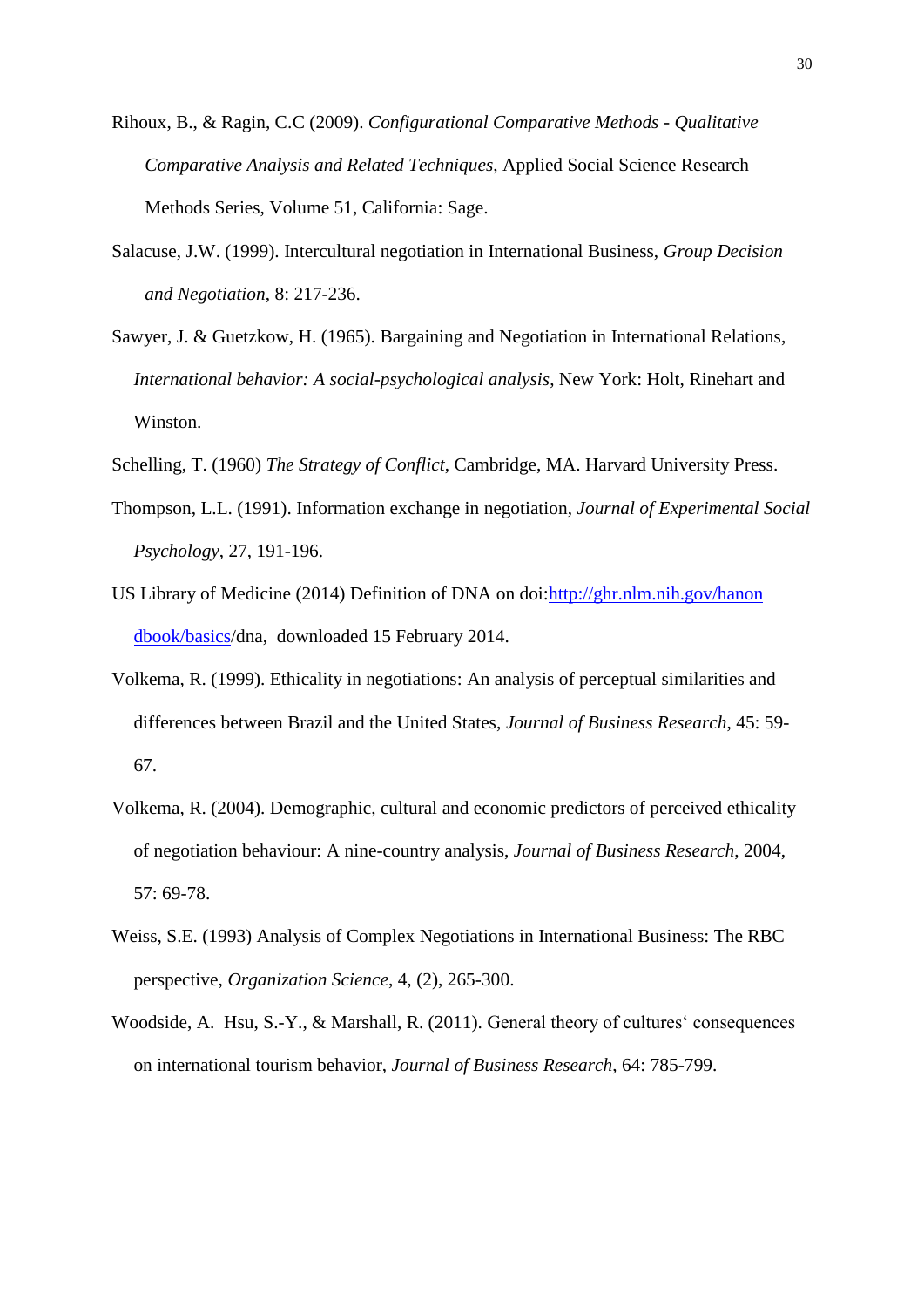Woodside, A. & Zhang, M. (2013). Cultural diversity and marketing transactions: Are market integration, large community size and world religions necessary for fairness in ephemeral exchanges? *Psychology and Marketing,* 30, (3): 263-276*.*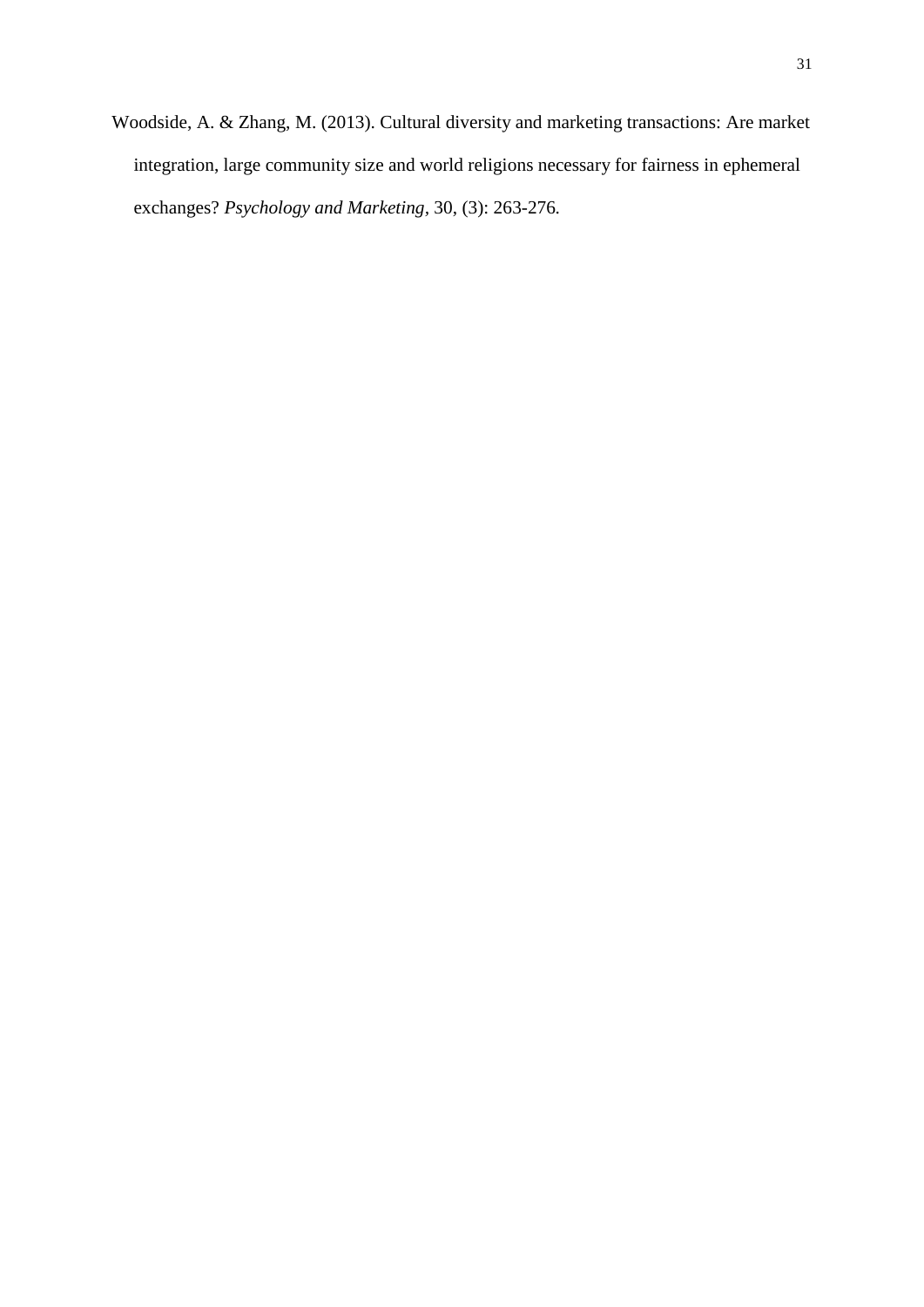# TABLES:

Table 1: Hypotheses for the fsQCA

| Hypotheses    |                                                 | Path to an outcome              |
|---------------|-------------------------------------------------|---------------------------------|
| Hypothesis 1: | The joint sets of good preparation and          | Cooperative Path                |
|               | information exchange are positively related to  |                                 |
|               | creativity and satisfaction with an outcome.    |                                 |
| Hypothesis 2  | 2a: The joint set of good preparation,          | Cooperative Path                |
|               | information exchange, creative solutions and    |                                 |
|               | overcoming deadlocks are necessary to lead to   |                                 |
|               | a satisfying outcome.                           |                                 |
|               | 2b: The joint set of good preparation,          |                                 |
|               | information exchange, creative solutions and    |                                 |
|               | persuasion are necessary to lead to a           |                                 |
|               | satisfying outcome.                             |                                 |
| Hypothesis 3: | The joint set of good preparation, power,       | <b>Conflict Resolution Path</b> |
|               | persuasion and split the difference are         |                                 |
|               | necessary to lead to a satisfying outcome.      |                                 |
| Hypothesis 4: | The joint set of good preparation, power,       | <b>Conflict Resolution Path</b> |
|               | persuasion and overcoming deadlocks are         |                                 |
|               | necessary to lead to a satisfying outcome.      |                                 |
| Hypothesis 5: | The joint set of good preparation, power,       | <b>Conflict Path</b>            |
|               | persuasion and threats are necessary to lead to |                                 |
|               | a satisfying outcome.                           |                                 |
| Hypothesis 6: | The joint set of good preparation, power,       | <b>Conflict Path</b>            |
|               | threats and overcoming deadlocks are            |                                 |
|               | necessary to lead to a satisfying outcome       |                                 |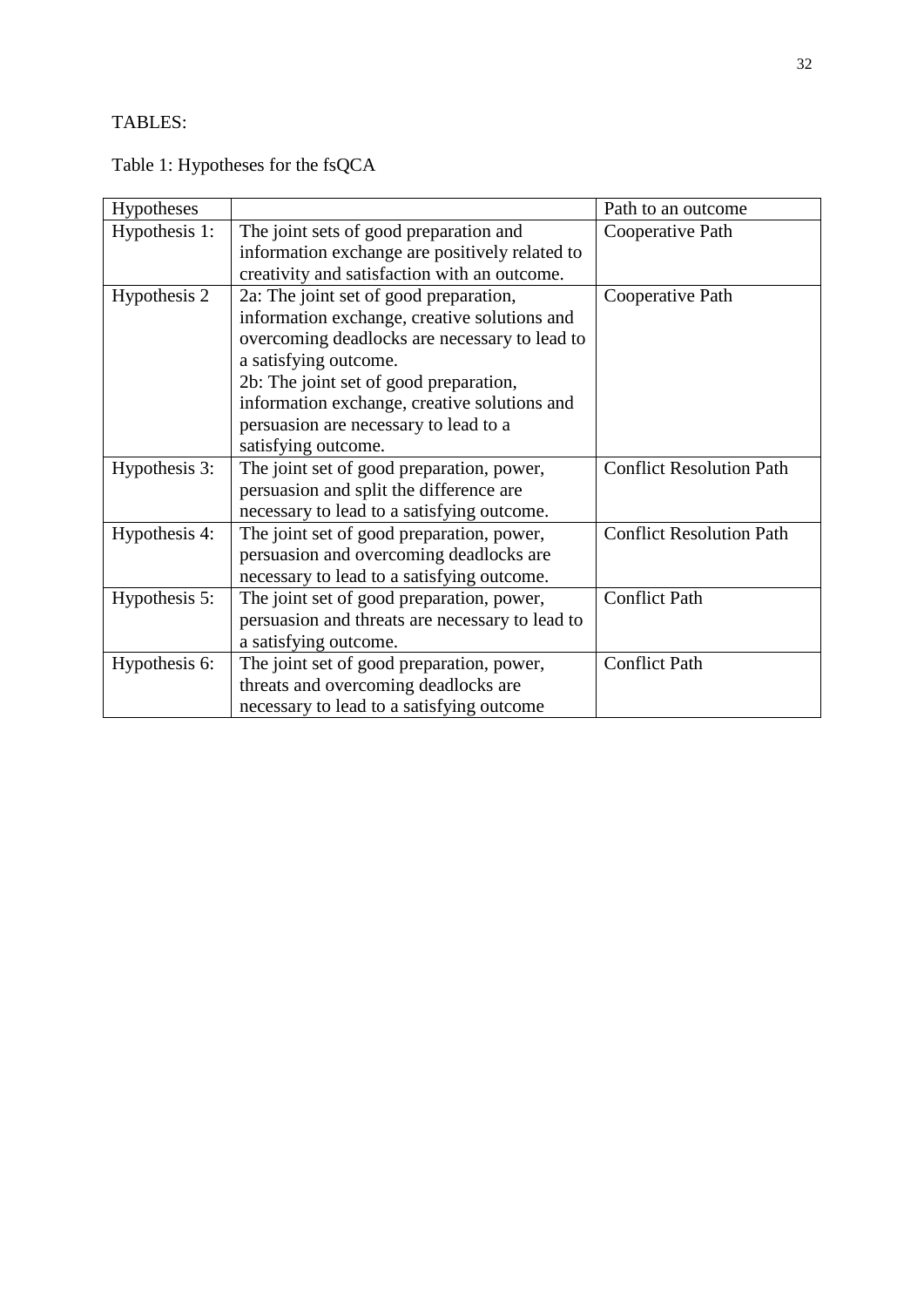| <b>Variable</b><br>(and<br>label) | <b>Definition</b><br>for<br>coding                                                                                                                                                                                                                                                       | Role in theoretical model                                                                                                                                                                                                                                              | <b>Coding gradations</b>                                                                                                                                                                                                      | <b>Breakpoints</b> |
|-----------------------------------|------------------------------------------------------------------------------------------------------------------------------------------------------------------------------------------------------------------------------------------------------------------------------------------|------------------------------------------------------------------------------------------------------------------------------------------------------------------------------------------------------------------------------------------------------------------------|-------------------------------------------------------------------------------------------------------------------------------------------------------------------------------------------------------------------------------|--------------------|
| Preparation on                    | Issue Importance;<br>Time Pressure;<br>Alternatives:<br>Other party's strategy<br>Quality of outcome<br>for other issue.                                                                                                                                                                 | Preparation is a necessary<br>condition for a satisfactory<br>outcome and is an<br>antecedent condition                                                                                                                                                                | $0 = not$ at all<br>$0.33=$ a little<br>$0.67 = a$ lot<br>$1=a$ great deal                                                                                                                                                    | 0.33; 0.67         |
| of<br>Assessment<br>Power         | Kim et al $(2005)$<br>consider power as<br>force (when it is<br>episodic and targets<br>are seen as objects),<br>discipline (when<br>power is systemic<br>and targets are treated<br>as subjects) or<br>domination (when<br>power is systemic<br>and targets are treated<br>as objects). | Power relates to the<br>interdependence of the<br>parties and they treat each<br>other as subjects or<br>objects. Who needs whom<br>more?<br>we needed much<br>more<br>we needed<br>somewhat more<br>equal<br>they needed<br>somewhat more<br>they needed much<br>more | $0$ =we needed the<br>agreement much<br>more<br>$0.25$ =we needed the<br>agreement somewhat<br>more<br>$0.5 =$ Equal<br>$0.75 =$ They needed<br>the agreement<br>somewhat more<br>1=they needed the<br>agreement much<br>more | 0.25; 0.5; 0.75    |
| Information<br>Exchange           | Information exchange<br>as critical component<br>in the DNA of a<br>negotiation process.                                                                                                                                                                                                 | Other party fully explained<br>their position. Negotiation<br>is a learning process by<br>which the negotiators try<br>to understand each other's<br>true situation                                                                                                    | $0 = Not$ at all<br>$0.33 = A$ little<br>0.67=moderately<br>$1=a$ great deal                                                                                                                                                  | 0.33; 0.67         |
| Creative<br>Solution              | Creative Solution is a<br>way to explore<br>options in a<br>negotiation process<br>and to encourage co-<br>operation between the<br>parties.                                                                                                                                             | It can be seen as issue,<br>process and action<br>dimension to a satisfied<br>outcome. The creative<br>compromise shows the<br>relevance of this particular<br>condition in the model.                                                                                 | 0.25=Concession<br>0.5=Middle ground<br>$0.75 =$ Creative<br>$1 =$ Firmer                                                                                                                                                     | 0.25; 0.5; 0.75    |
| Split the<br>Difference           | Part of a persuasion<br>strategy to offer an<br>outcome                                                                                                                                                                                                                                  | It is a concurrent condition<br>which in combination with<br>cooperative strategies<br>influences the outcome.                                                                                                                                                         | $0=$ Not at all<br>$0.25 = a$ little<br>$0.5$ = moderately<br>$0.75$ = a great deal<br>$l = fully$                                                                                                                            | 0.25; 0.5; 0.75    |
| Persuasion                        | Each restated its case.                                                                                                                                                                                                                                                                  | This is an action<br>dimension and considers<br>how the outcome should<br>be achieved.                                                                                                                                                                                 | 0=not at all<br>$0.33 = a$ little<br>$0.67 = a$ lot<br>$1 = a$ great deal                                                                                                                                                     | 0.33; 0.67         |
| Overcome<br>Deadlock              | There are many ways<br>to overcome a<br>deadlock and this<br>general term<br>comprises more<br>strategies such as<br>agreeing to differ,<br>parties adjourn,<br>bringing new people<br>in, continue to argue<br>suggest a mediator                                                       | This is an important<br>element which can lead to<br>success or failure. It has<br>implications on the<br>outcome – action and<br>process dimension.                                                                                                                   | $0 = not$ at all<br>$0.33 = a$ little<br>$0.67 = a$ lot<br>$1 = a$ great deal                                                                                                                                                 | 0.33; 0.67         |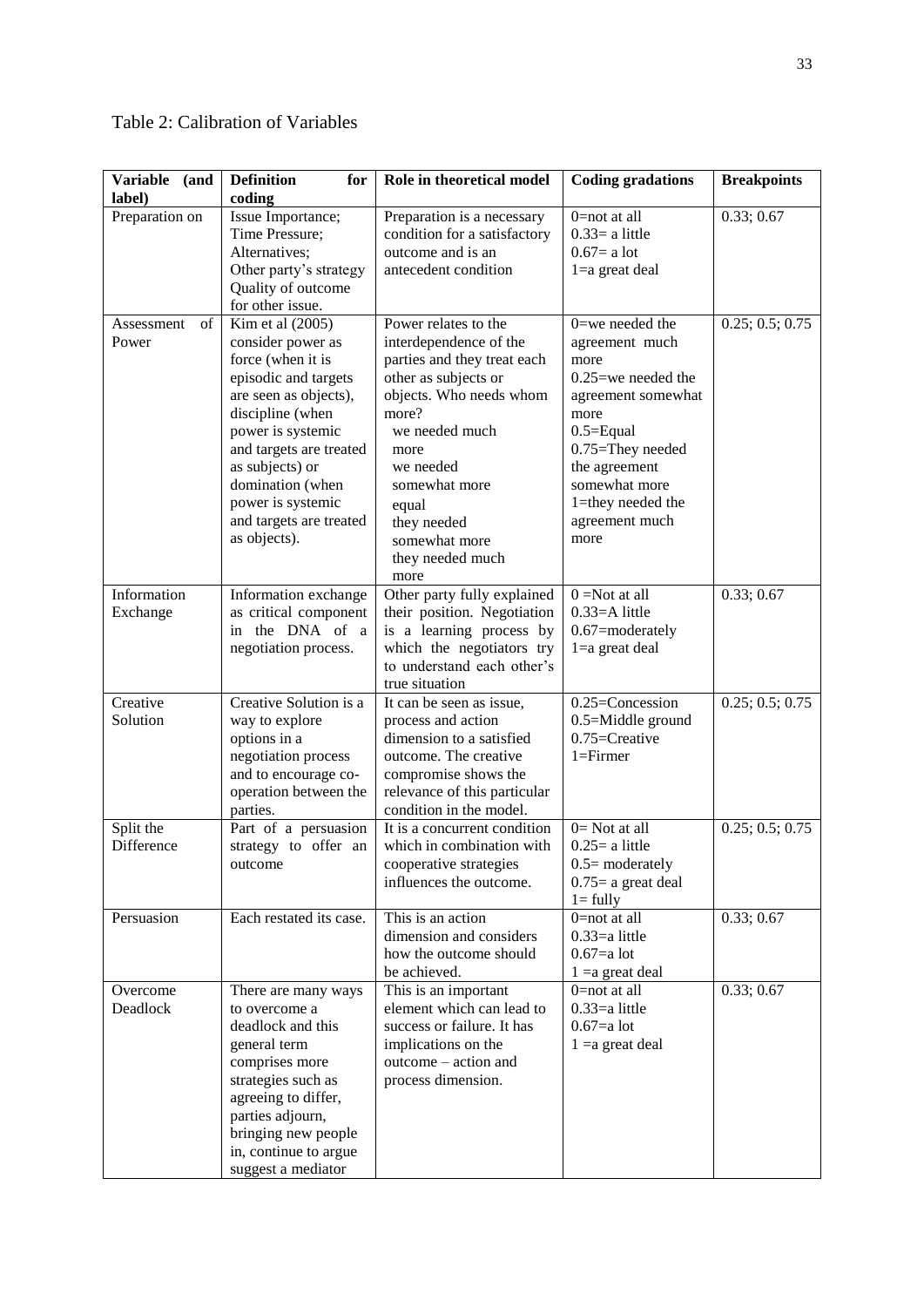| Outcome | Satisfaction with     | This is a condition which   | $0=$ fully out          | 0.1; 0.4; 0.6; 0.9 |
|---------|-----------------------|-----------------------------|-------------------------|--------------------|
|         | Outcome: Extremely;   | is a match of negotiation   | $0.1$ = mostly but not  |                    |
|         | Very;                 | analysis and set theory as  | fully out               |                    |
|         | Moderately;           | both need outcomes for      | $0.4$ = more or less    |                    |
|         | Neither nor;          | their results. It is on one | out                     |                    |
|         | Moderately            | hand when the               | $0.6$ = more or less in |                    |
|         | unsatisfied; Very     | deal/contract starts, but   | $0.9$ = mostly but not  |                    |
|         | unsatisfied           | also a technical condition  | fully in                |                    |
|         | Extremely unsatisfied | for the fsQCA tool. This    | $1 =$ fully in          |                    |
|         |                       | benefits the analysis.      |                         |                    |

## Table 3: Descriptive Statistics

| Variable         | Mean      | Std. Dev. | Minimum  | Maximum |     | N Cases Missing |
|------------------|-----------|-----------|----------|---------|-----|-----------------|
| Preparation      | 0.5837319 | 0.2748851 | $\Omega$ |         | 276 | 6               |
| Power            | 0.4883513 | 0.2594082 | $\Omega$ |         | 279 | 3               |
| Information      | 0.5816726 | 0.2971928 | $\Omega$ |         | 281 |                 |
| Creativity       | 0.75      | 0         | 0.75     | 0.75    | 106 | 176             |
| Persuasion       | 0.5196441 | 0.335716  | $\Omega$ |         | 281 | 1               |
| Split-difference | 0.3615    | 0.292444  | $\Omega$ |         | 280 | 2               |
| Threats          | 0.2983094 | 0.3433055 | $\Omega$ |         | 278 | 4               |
| Deadlock         | 0.4458781 | 0.3280176 | $\Omega$ |         | 279 | 3               |
| Sat. Outcome     | 0.6570922 | 0.2715259 | 0        |         | 282 | 0               |

## Table 4: Truth Table

| Preparation | Information | Creativity | Persuasion | number         | Outcome<br>satisfied | raw<br>consist. | PRI<br>consist. | product |
|-------------|-------------|------------|------------|----------------|----------------------|-----------------|-----------------|---------|
|             |             |            | $\theta$   | 35             |                      | 0.94981         | 0.91154         | 0.86580 |
|             |             |            |            | 29             |                      | 0.91085         | 0.83563         | 0.76114 |
| 0           |             |            | $\theta$   | 14             |                      | 0.91663         | 0.81714         | 0.74902 |
| 0           |             |            |            | 10             |                      | 0.95591         | 0.90263         | 0.86284 |
| $\theta$    | $\theta$    |            |            | 5              | $\mathbf{0}$         | 0.90692         | 0.75775         | 0.68722 |
| $\theta$    | $\theta$    |            | $\theta$   | $\overline{4}$ |                      | 0.92506         | 0.80067         | 0.74067 |
|             | $\theta$    |            | $\theta$   | $\overline{4}$ |                      | 0.94069         | 0.83251         | 0.78314 |
|             | $\theta$    |            |            | 3              |                      | 0.91089         | 0.75076         | 0.68386 |
|             |             |            |            |                |                      |                 |                 |         |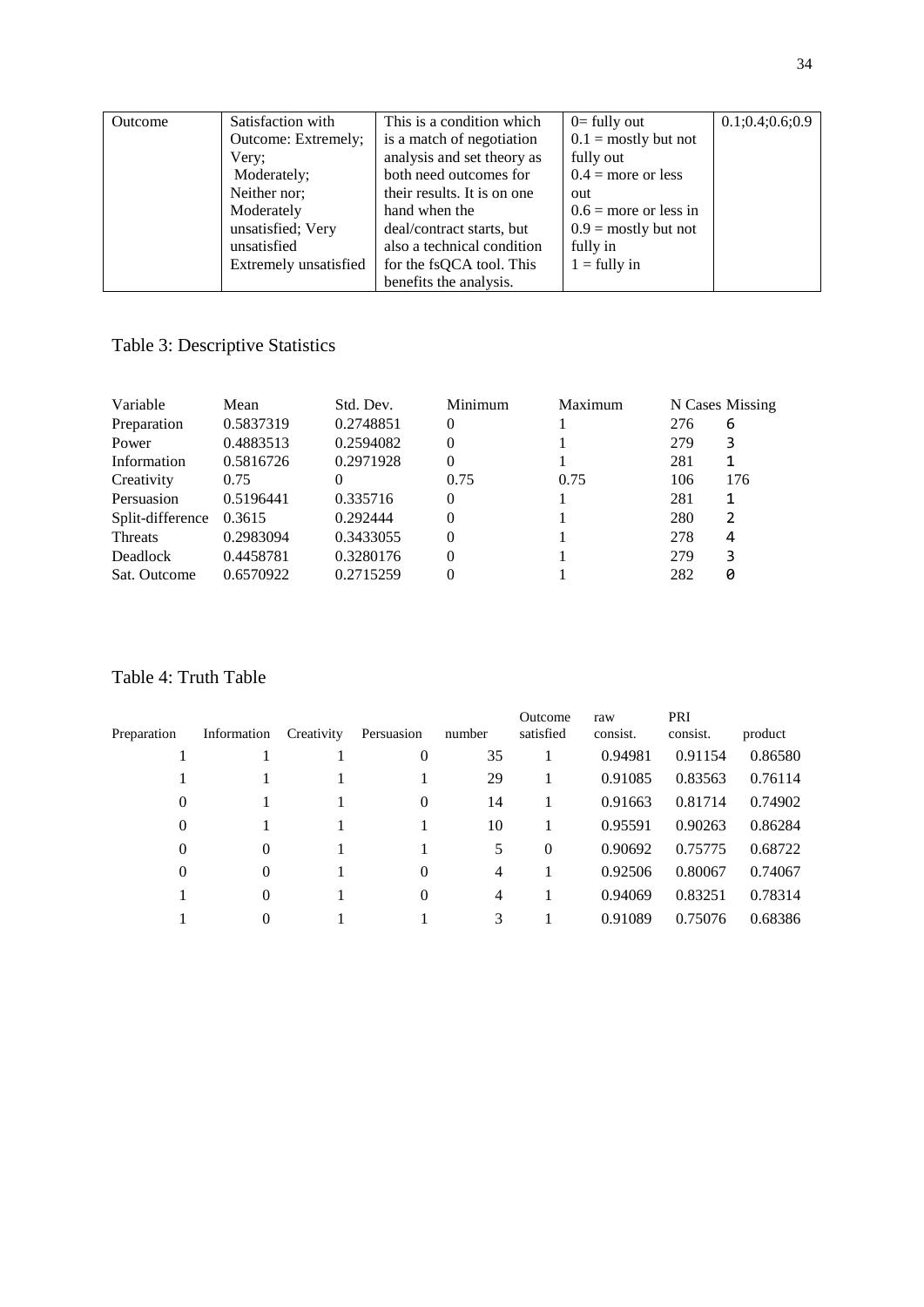| Preparation    | Info<br>exchange | Creativity | Deadlock | number | Outcome<br>satisfied | raw<br>consist. | PRI<br>consist. | product  |
|----------------|------------------|------------|----------|--------|----------------------|-----------------|-----------------|----------|
|                |                  |            | $\theta$ | 32     | 1                    | 0.952692        | 0.9155          | 0.87219  |
|                |                  |            |          | 31     |                      | 0.923341        | 0.859539        | 0.793648 |
| 0              |                  |            | $\theta$ | 15     | 1                    | 0.944288        | 0.879756        | 0.830743 |
| $\overline{0}$ |                  |            |          | 10     |                      | 0.940502        | 0.871795        | 0.819924 |
| $\theta$       | $\Omega$         |            |          | 6      |                      | 0.936352        | 0.845787        | 0.791954 |
|                | $\Omega$         |            | $\Omega$ | 4      |                      | 0.943525        | 0.834448        | 0.787323 |
|                | $\Omega$         |            |          | 3      |                      | 0.946914        | 0.856427        | 0.810963 |
| 0              | 0                |            | $\Omega$ | 2      |                      | 0.937923        | 0.815018        | 0.764424 |

Table 5: Preparation, information exchange, creative solution and overcoming deadlocks

Table 6: Necessary conditions for Hypotheses 2a and 2b And Their Negations.

| Solution    | $Prep\cap Information\cap$ | Prep $\cap$ Info $\cap$ | $Prep\cap Info\cap$ | Prep∩Info∩        |
|-------------|----------------------------|-------------------------|---------------------|-------------------|
|             | $Creativity\cap$           | $Creativity\cap$        | $Creativity\cap$    | Creativity $\cap$ |
|             | Persuasion                 | $\sim$ Persuasion       | Deadlock            | $\neg$ Deadlock   |
|             | H2a                        | Negation                | H <sub>2b</sub>     | Negation          |
| Consistency | 0.97                       | 0.969                   | 0.969               | 0.969             |
|             |                            |                         |                     |                   |
| Coverage    | 0.764                      | 0.771                   | 0.777               | 0.762             |
|             |                            |                         |                     |                   |

Table 7: Subset/Superset analysis

|                                                                    |          | raw                           |          |
|--------------------------------------------------------------------|----------|-------------------------------|----------|
|                                                                    |          | consistency coverage combined |          |
| Preparation $\cap$ Information $\cap$ Creativity $\cap$ Persuasion | 0.910858 | 0.448088                      | 0.754880 |
| Preparation∩Information∩Creativity                                 | 0.913108 | 0.677596                      | 0.789953 |
| Preparation∩Information∩Persuasion                                 | 0.908715 | 0.450137                      | 0.686898 |
| Preparation∩Creativity∩ Persuasion                                 | 0.894447 | 0.466530                      | 0.692716 |
| Information∩Creativity∩ Persuasion                                 | 0.914784 | 0.508880                      | 0.718041 |
| Preparation∩Information                                            | 0.891011 | 0.694673                      | 0.691021 |
| Preparation∩Creativity                                             | 0.897375 | 0.719126                      | 0.699036 |
| Preparation∩Persuasion                                             | 0.884921 | 0.470629                      | 0.604773 |
| Information∩Creativity                                             | 0.894793 | 0.805192                      | 0.725879 |
| Information $\cap$ Persuasion                                      | 0.891113 | 0.510929                      | 0.623761 |
| Creativity $\cap$ Persuasion                                       | 0.885153 | 0.553826                      | 0.638494 |
| Preparation                                                        | 0.854597 | 0.740301                      | 0.550212 |
| Information                                                        | 0.823568 | 0.856421                      | 0.566694 |
| Creativity                                                         | 0.853846 | 0.909837                      | 0.589362 |
| Persuasion                                                         | 0.820875 | 0.564072                      | 0.491116 |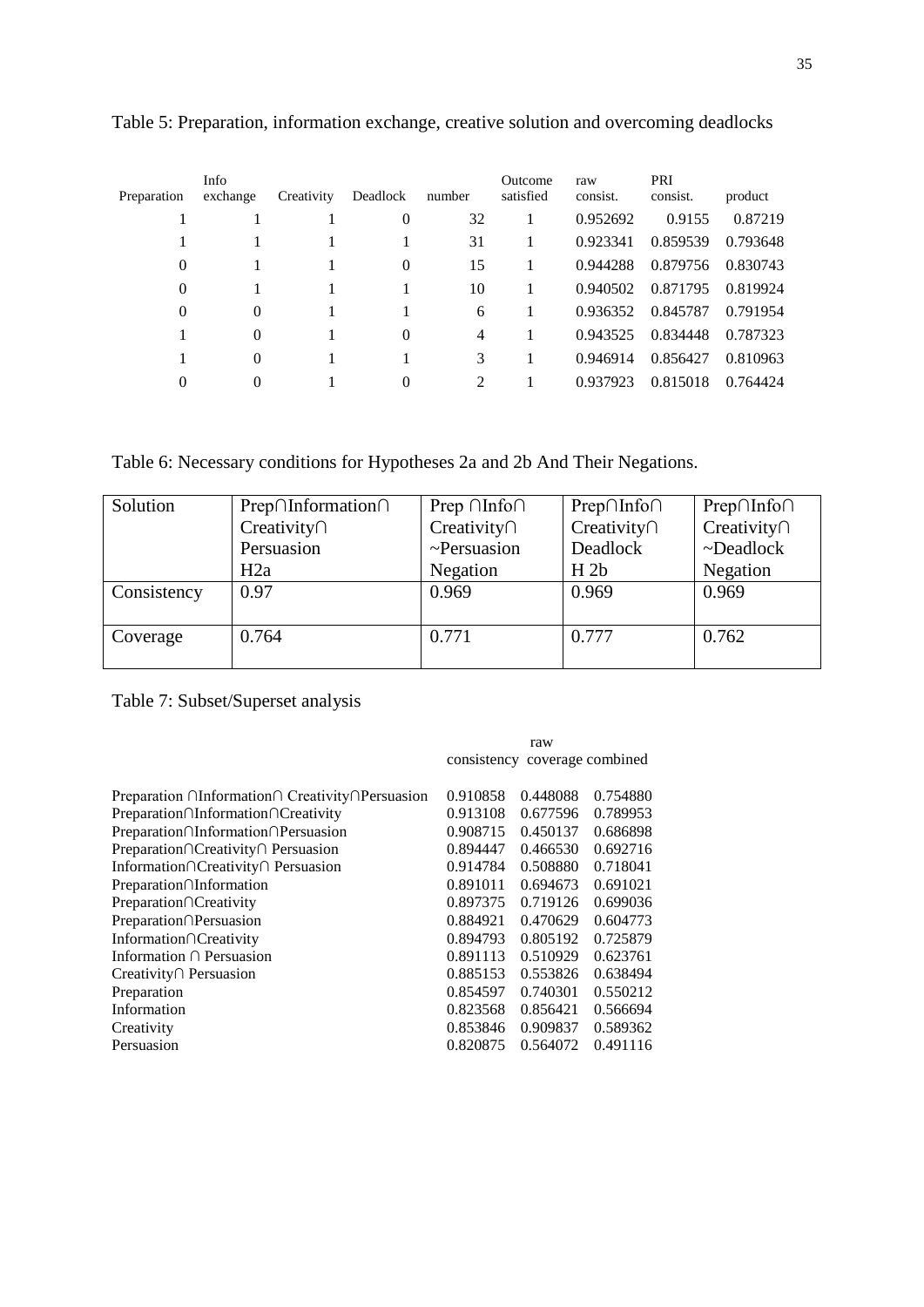# Table 8: Subset/Superset for preparation, information exchange, creative solution and

# overcoming deadlocks

|                                               |          | raw                  |          |  |
|-----------------------------------------------|----------|----------------------|----------|--|
|                                               |          | consistency coverage |          |  |
|                                               |          |                      |          |  |
| Preparation∩ Information ∩Creativity∩Deadlock | 0.923341 | 0.440984             | 0.753468 |  |
| Preparation∩ Information ∩Creativity          | 0.922168 | 0.671722             | 0.787664 |  |
| Preparation∩ Information ∩Deadlock            | 0.923341 | 0.440984             | 0.684571 |  |
| Preparation∩Creativity∩Deadlock               | 0.909963 | 0.466667             | 0.695206 |  |
| Information ∩Creativity∩Deadlock              | 0.908669 | 0.481148             | 0.702323 |  |
| Preparation∩Information                       | 0.899233 | 0.688798             | 0.691477 |  |
| Preparation∩Creativity                        | 0.905480 | 0.713252             | 0.699565 |  |
| Preparation∩Deadlock                          | 0.896056 | 0.468716             | 0.606086 |  |
| Information ∩ Creativity                      | 0.903078 | 0.809563             | 0.729733 |  |
| Information ∩*Deadlock                        | 0.887778 | 0.485246             | 0.610970 |  |
| Creativity∩*Deadlock                          | 0.884633 | 0.530055             | 0.629226 |  |
| Preparation                                   | 0.861400 | 0.734427             | 0.550778 |  |
| Information                                   | 0.831056 | 0.864208             | 0.570627 |  |
| Creativity                                    | 0.860842 | 0.908471             | 0.591240 |  |
| Deadlock                                      | 0.831926 | 0.538252             | 0.489195 |  |
|                                               |          |                      |          |  |

## Table 9: Necessary condition for Hypotheses 3, 4, 5 and 6 to reach a satisfied outcome

| Solution    | Prep $\cap$ Power $\cap$ | Prep $\cap$ Power $\cap$ | $Prep \cap Power \cap$ | Prep∩Power∩    |
|-------------|--------------------------|--------------------------|------------------------|----------------|
|             | Persuasion ∩Split        | Persuasion∩              | Persuasion∩            | Threats $\cap$ |
|             | difference               | Deadlocks                | Threats                | Deadlocks      |
|             | H <sub>3</sub>           | H <sub>4</sub>           | H <sub>5</sub>         | H <sub>6</sub> |
| Consistency | 0.90                     | 0.91                     | 0.89                   | 0.89           |
|             |                          |                          |                        |                |
| Coverage    | 0.75                     | 0.74                     | 0.73                   | 0.75           |
|             |                          |                          |                        |                |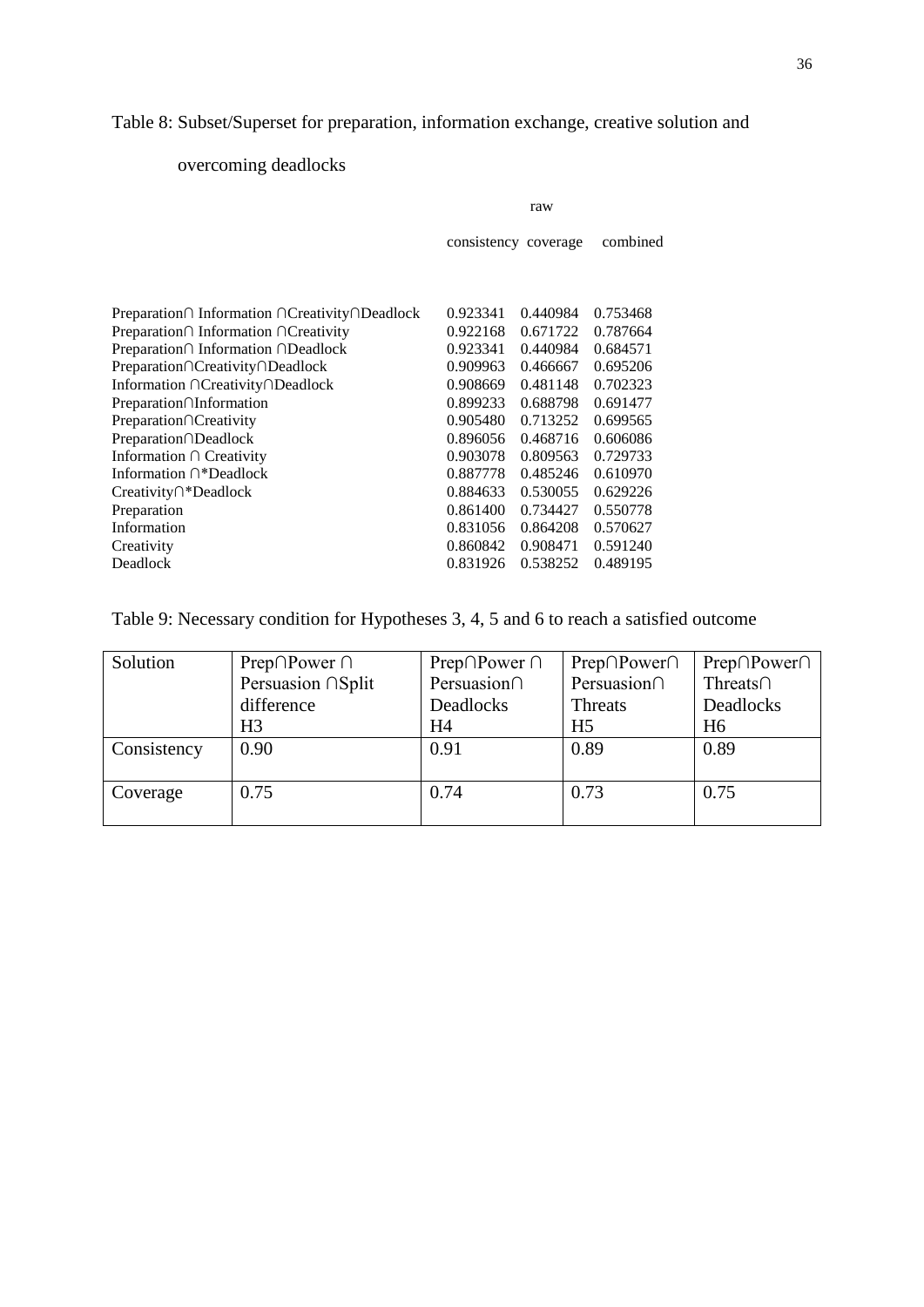|                | Tuble To. Truth tuble for preparation, power, persuasion and overcoming deathoeks |                |                  |                |                      |                 |                 |          |
|----------------|-----------------------------------------------------------------------------------|----------------|------------------|----------------|----------------------|-----------------|-----------------|----------|
| Preparation of | Power<br>assessment                                                               | Persuasion-    | Deadlock         | Number         | Satisfied<br>Outcome | raw<br>consist. | PRI<br>consist. | product  |
|                | $\Omega$                                                                          | $\Omega$       | $\mathbf{0}$     | 17             | 1                    | 0.931051        | 0.847506        | 0.789071 |
|                | $\theta$                                                                          |                | $\theta$         | 14             | $\boldsymbol{0}$     | 0.88081         | 0.728928        | 0.642047 |
|                |                                                                                   | $\Omega$       | $\boldsymbol{0}$ | 13             | 1                    | 0.933765        | 0.853998        | 0.797433 |
| 0              |                                                                                   |                |                  | 12             | $\mathbf{0}$         | 0.892442        | 0.759851        | 0.678123 |
|                |                                                                                   |                |                  | 12             | $\boldsymbol{0}$     | 0.908984        | 0.809807        | 0.736102 |
|                | $\overline{0}$                                                                    |                | 1                | 11             | 1                    | 0.917856        | 0.826193        | 0.758326 |
|                |                                                                                   |                | $\mathbf{0}$     | 11             | $\mathbf{0}$         | 0.896902        | 0.759727        | 0.681401 |
| $\theta$       |                                                                                   | $\Omega$       | $\mathbf{0}$     | 10             | $\mathbf{1}$         | 0.919598        | 0.80606         | 0.741251 |
|                | $\Omega$                                                                          | $\Omega$       |                  | 8              | 1                    | 0.944822        | 0.872816        | 0.824656 |
|                |                                                                                   | $\Omega$       |                  | 6              | 1                    | 0.937808        | 0.85592         | 0.802689 |
| $\Omega$       |                                                                                   | $\Omega$       |                  | $\overline{4}$ | 1                    | 0.928536        | 0.829512        | 0.770231 |
| $\mathbf{0}$   | $\overline{0}$                                                                    | $\overline{0}$ |                  | 3              | $\mathbf{1}$         | 0.929314        | 0.828946        | 0.770351 |
|                |                                                                                   |                |                  |                |                      |                 |                 |          |

Table 10: Truth table for preparation, power, persuasion and overcoming deadlocks

 $\mathbf{r}$ 

# Table 11: Sub/Superset analysis of preparation, power, persuasion and deadlocks

|                                                |             | raw              |          |
|------------------------------------------------|-------------|------------------|----------|
|                                                | consistency | coverage         | combined |
| Preparation∩Power∩Persuasion∩Deadlock 0.908984 |             | 0.305694         | 0.664537 |
| Preparation∩Power∩Persuasion                   | 0.885328    | 0.376889         | 0.642886 |
| Preparation∩Power∩Deadlock                     | 0.909179    | 0.367363         | 0.641912 |
| Preparation∩Persuasion∩Deadlock                | 0.900752    | 0.384724         | 0.651870 |
| Power∩Persuasion∩Deadlock                      | 0.886795    | 0.331624         | 0.616044 |
| Preparation∩Power                              | 0.890291    | 0.509133         | 0.623029 |
| Preparation∩Persuasion                         | 0.839509    | 0.505694         | 0.605964 |
| Preparation∩Deadlock                           | 0.890924    | 0.479764         | 0.610811 |
| Power∩Persuasion                               | 0.855396    | 0.433822         | 0.582248 |
| Power∩Deadlock                                 | 0.876566    | 0.406314         | 0.573815 |
| Persuasion∩Deadlock                            | 0.847949    | 0.4218720.572594 |          |
| Preparation                                    | 0.826433    | 0.738107         | 0.539295 |
| Power                                          | 0.835741    | 0.619504         | 0.512666 |
| Persuasion                                     | 0.749087    | 0.601128         | 0.460546 |
| Deadlock                                       | 0.814260    | 0.551072         | 0.485373 |
|                                                |             |                  |          |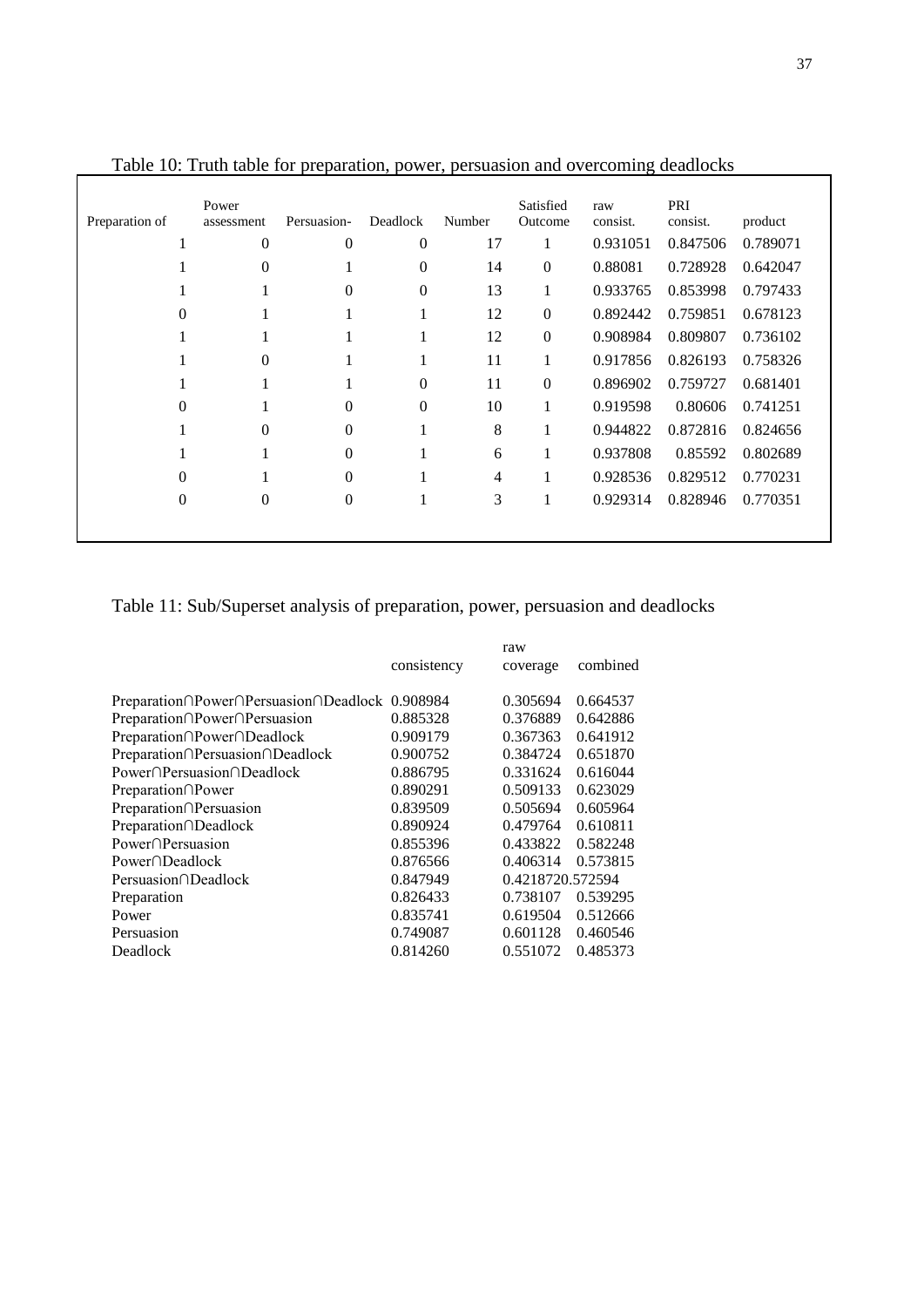

Information Exchange (Cooperative Path H1,H2)

Figure 1: The negotiation process and outcome as a result of preparation, power/information and concurrent conditions



Figure 2: DNA Code of Satisfying Negotiations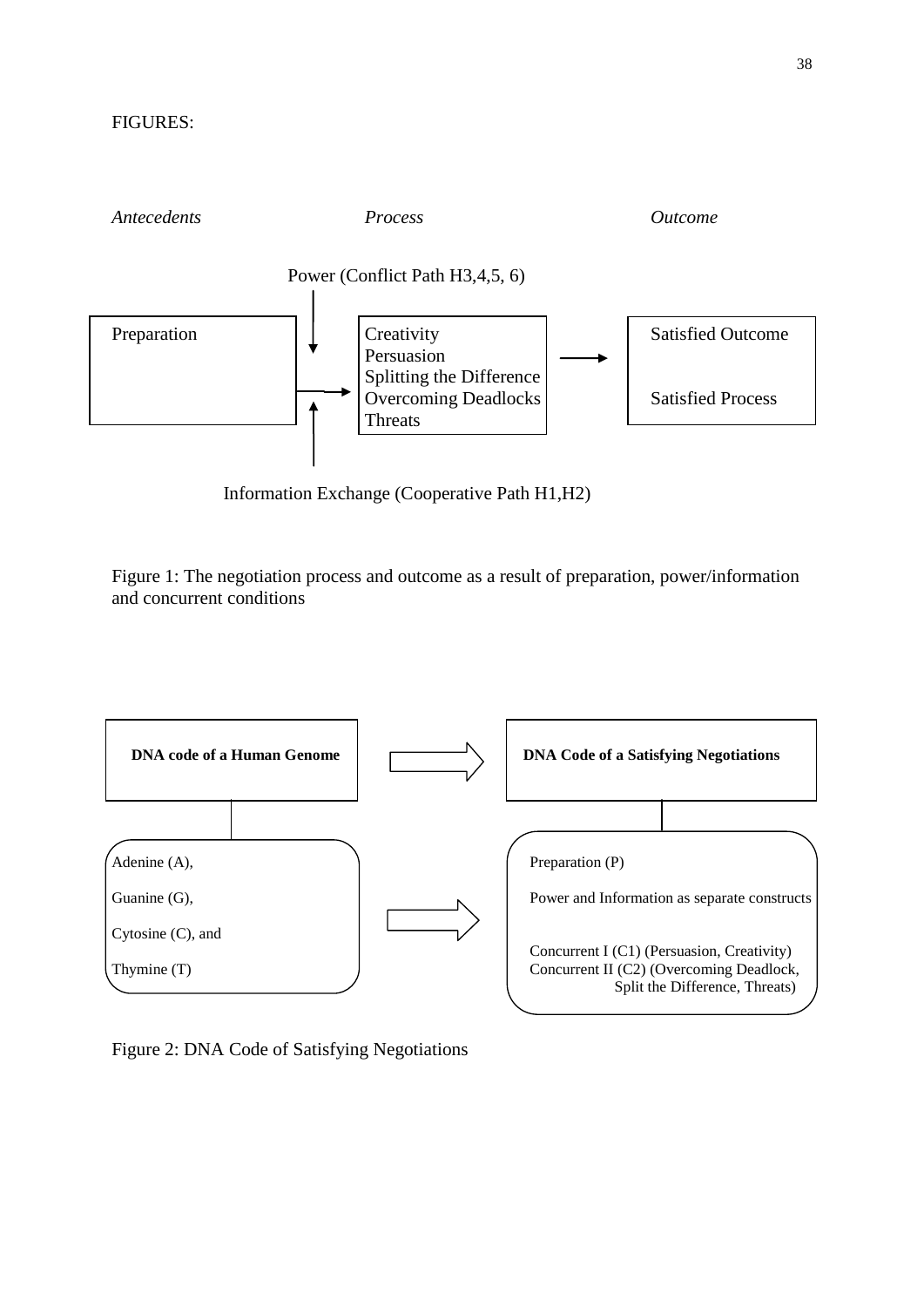

Figure 3: The basic dimensions and conditions for a satisfying negotiation outcome in set theoretic relationships